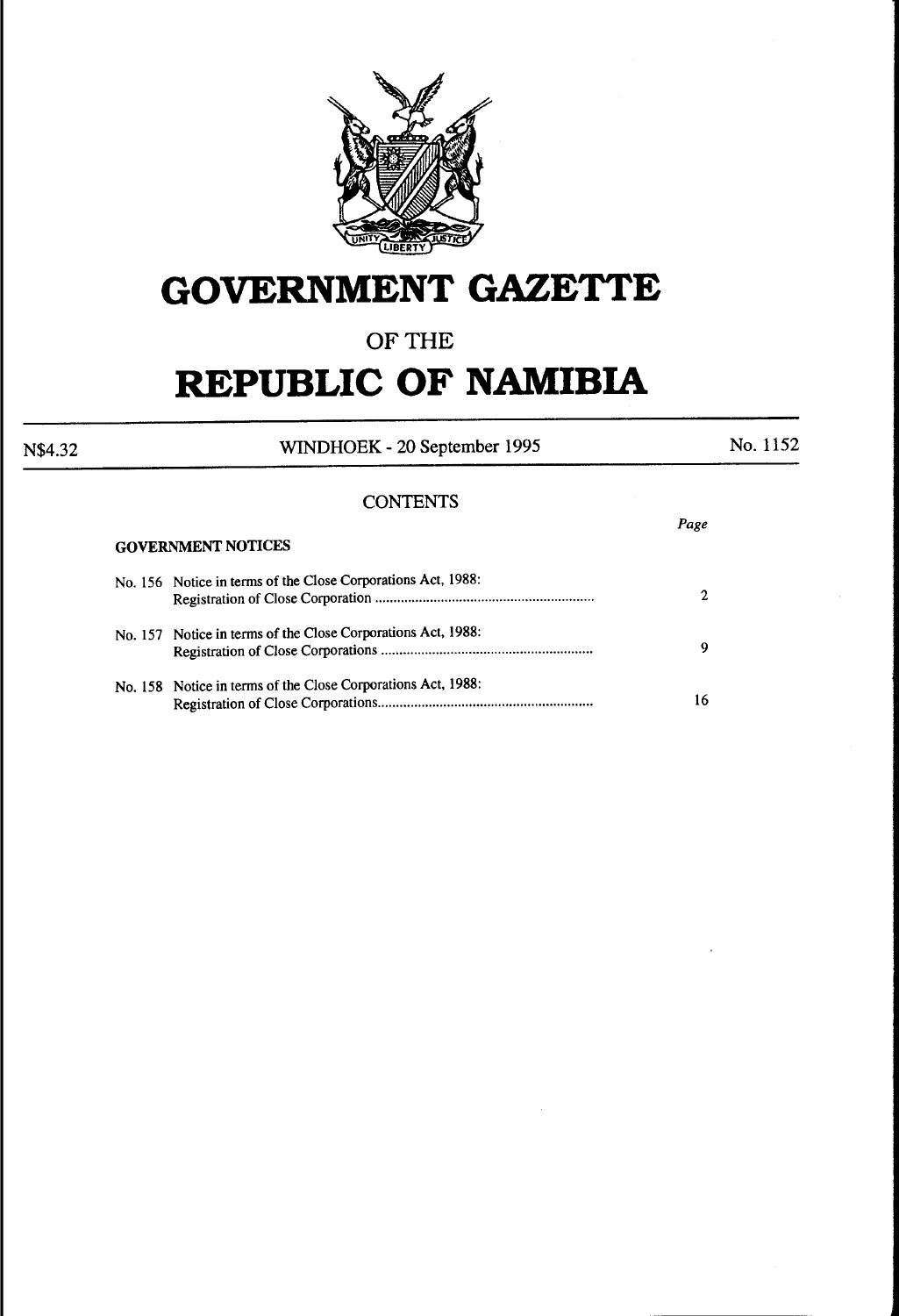**linguished and component and con-**

## **Government Notices**

#### MINISTRY OF TRADE AND INDUSTRY

NO. 156 1995

### NOTICE IN TERMS OF THE CLOSE CORPORATIONS ACT, 1988: REGISTRATION OF CLOSE CORPORATIONS

It is hereby made known in terms of section 13 (1) of 27 (7) (d), as the case may be, of the Close Corporations Act, 1988 (Act 26 of 1988) that the close corporations mentioned in the Schedule have been registered under the provisions of that Act.

(Signed) E.T. KAMBOUA REGISTRAR OF CLOSE CORPORATIONS Windhoek, *5* September 1995

NOTE: No guarantee is given in respect of the accuracy of the particular furnished and no responsibility is accepted for errors or omissions or the consequences thereof.

REGISTRATION NUMBER, NAME, ADDRESS AND \*BUSINESS OF CLOSE CORPORATION (IF A CONVERSION OF A COMPANY TO A CLOSE CORPORATION, PREVIOUS COMPANY, COMPANY NAME AND NUMBER)

#### \*BUSINESS CODES

- 1. Agriculture, hunting, forestry or fishing
- 2. Mining or quarrying
- 3. Manufacturing
- 4. Electricity, gas or water
- 5. Construction
- 6. Wholesale or retail trade or catering or accommodation services
- 7. Transport, storage or communication
- 8. Finance, insurance or real estate or business services
- 9. Community, social or personal services
- 10. Activities not adequately defined.

#### 2May 1995

- 1. CC/95/00439 J K L Properties CC, 48 Tal Street, Box 5524, Windhoek (8)
- 2. CC/95/00440 Capital Centre Brokers CC, Room 102, Capital Centre Building, Levinson Arcade, Box 24305, Windhoek (8)
- 3. CC/95/00441- Lewcor Development CC, 53 Independence Avenue, Box 30116, Walvis Bay, (7)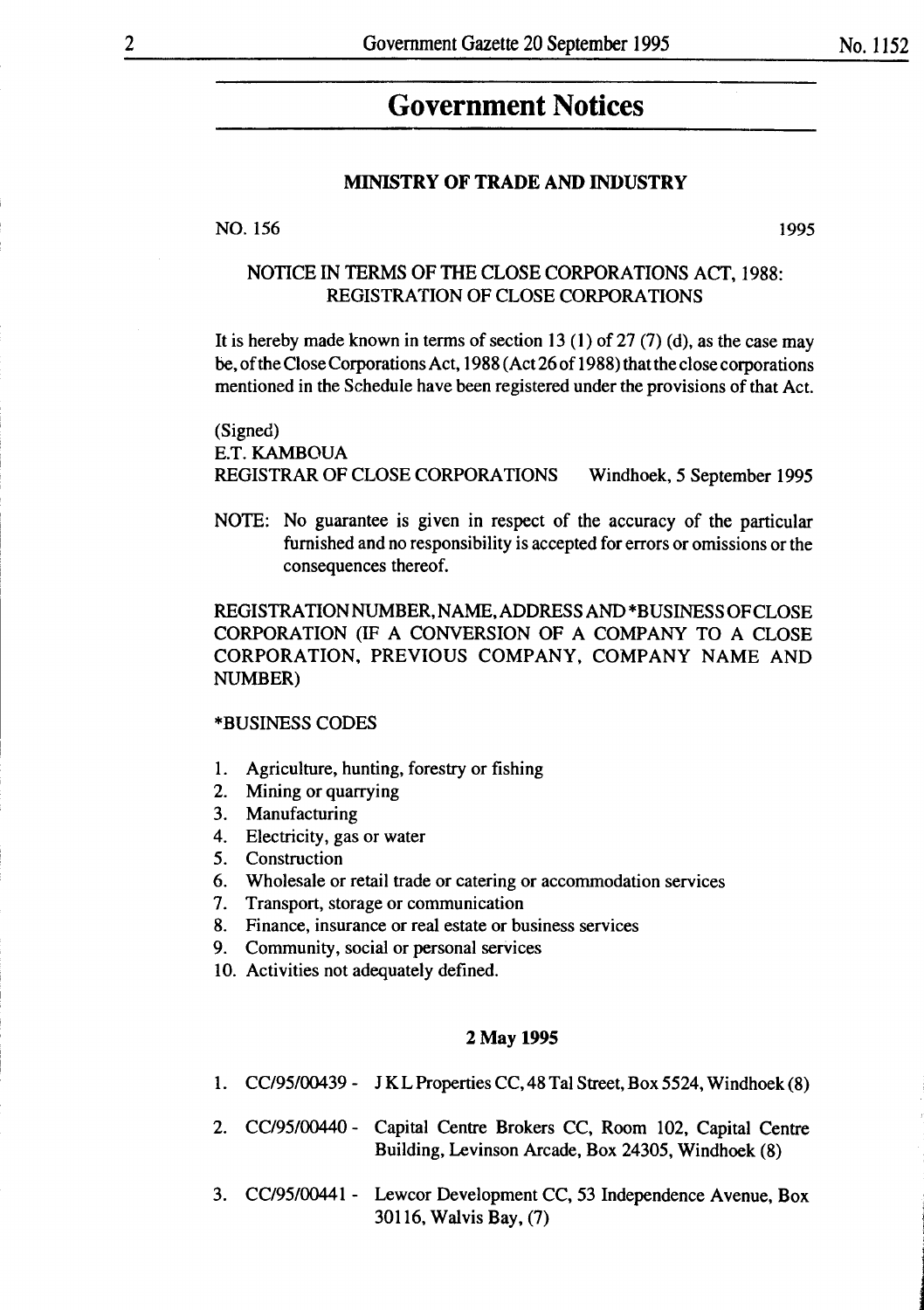| 4. CC/95/00442 - Walvis Bay Cartage CC., 161 7th Street, P.O. Box 14, |                   |  |  |  |  |
|-----------------------------------------------------------------------|-------------------|--|--|--|--|
|                                                                       | Walvis Bay, $(7)$ |  |  |  |  |

- 5. CC/95/00443 Oddyssey Holdings CC, 1st Floor, Acme Comer, Kasino Street, Box 3469, Windhoek (6)
- 6. CC/95/00444 The Ridge CC, 2nd Floor, Sanlam Bilding, Bulow Street, Box 2558, Windhoek (8)
- 7. CC/95/00445 Coastal Growers of Namibia CC, 13th Floor, Sanlam Centre, Indepedence Avenue, Box 1571, Windhoek (6)
- 8. CC/95/00446 Namos CC, 18 Tal Street, Box 30520, Windhoek (6)

#### 8May 1995

- 9. CC/95/00447 Paradise Properties CC, 2nd Floor, Bank Windhoek Building, 262 Independence Avenue, Box 30, Windhoek (6)
- 10. CC/95/00448 Security Products CC, 161, 7th Street, Box 14, Walvis Bay, (6)
- 11. CC/95/00449 TPP Communications Namibia CC, No 68, Bismarck Street, Windhoek, Box 11956, Windhoek (6)
- 12. CC95/00450 PC Route CC, 5 Behring Street, Box 1768, Windhoek (8)
- 13. CC/95/00451 Reems Properties CC, 10 Pelican Street, Hochland Park, Box 30116, Windhoek (8)
- 14. CC/95/00452- Oranjemund Butchery CC, 18 Church Street, Box 2184, Windhoek (6)
- 15. CC/95/00453 Class Program Group CC, 10 Van Zyl Street, Box 20167, Windhoek (6)
- 16. CC/95/00454 De Hoop Farming CC, Farm de Hoop, 263, Box 80104, Windhoek (1)
- 17. CC/95/00455 Capcon CC, 2nd Floor, Sanlam Centre, Bülow Street, Box 2558, Windhoek (6)
- 18. CC/95/00456 Excell Properties and Investments, No. 7 Chapman Street, Klein Windhoek, Box 1431, Otjiwarongo, (6)

#### 10May 1995

19. CC/95/00457- D & F Von Hocht CC, 2nd Floor, Bank Windhoek Building, Box 30, Windhoek, (6)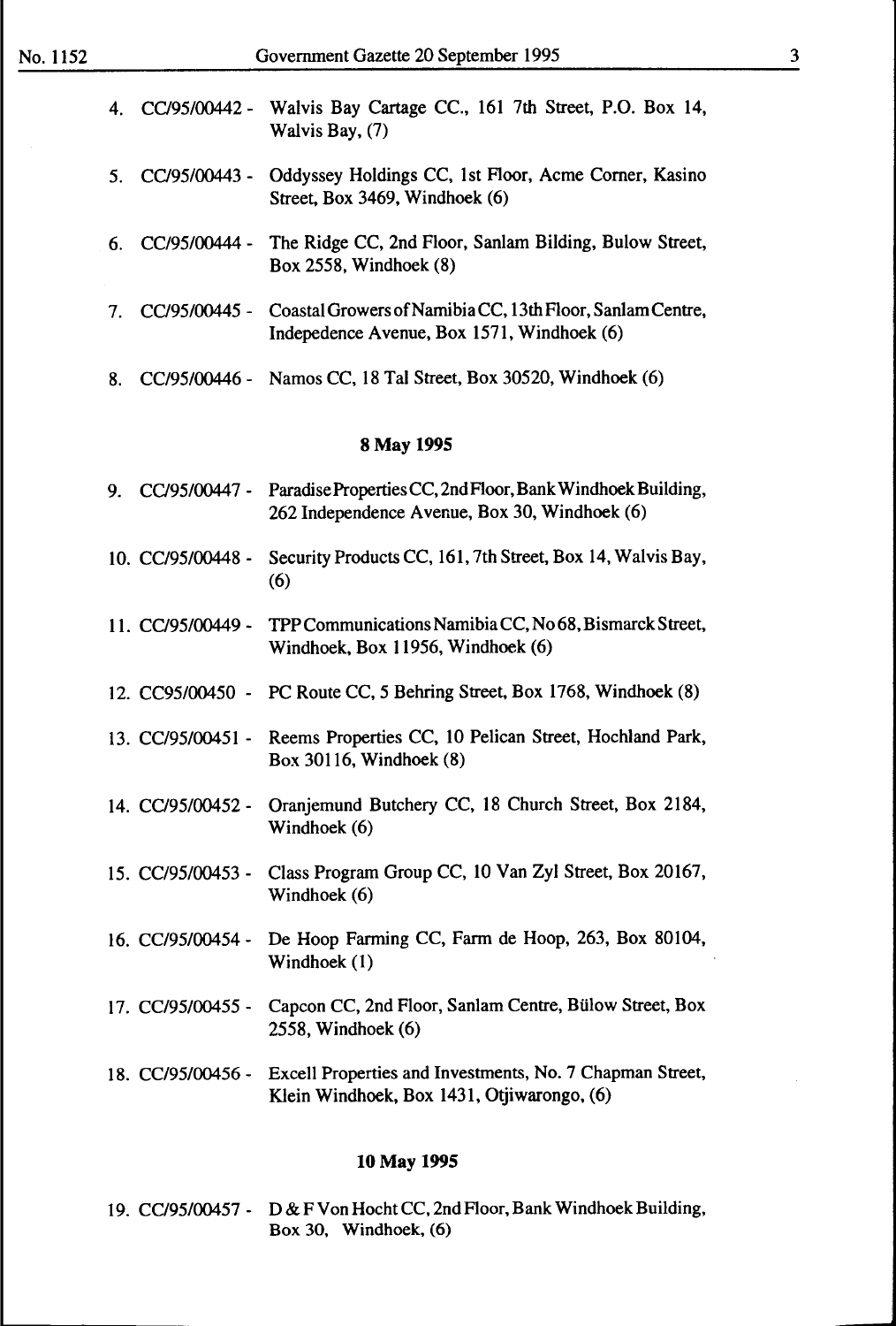- 20. CC/95/00458 Joubert Brothers Holdings CC, 2nd Floor, Bank Windhoek Building,Box 30, Windhoek, (6)
- 21. CC/95/00459 Chameleon Safaris Namibia CC, 2 Teinert Street, Windhoek, Box 2184, Windhoek, (7)

#### 11 May 1995

- 22. CC/95/00460 Tsumeb Industrial Trading CC, 302 Kenya House, Robert Mugabe Avenue, Box 21414, Windhoek, (6)
- 23. CC/95/00461 Osona Electrical Engineering CC, 43 Rensburger Street, Box 11245, Windhoek, (4).
- 24. CC/95/00462 Zania Farming CC, 2nd Floor, Bank Windhoek Building, Box 86, Leonardville, (1)
- 25. CC/95/00463 Zeuss Properties CC, 2nd Floor, Bank Windhoek Building, Box 30, Windhoek, (8)
- 26. CC/95/00464 Namibia Guantu CC, 6 Planck Street, Box 24305, Windhoek, (6)
- 27.  $CC/95/00465$  Indigo Adult Shop CC, Erf 698, 7th Street, Walvis Bay,  $(6)$
- 28. CC/95/00466- Tri-Star Investments CC, 10 Van Zyl Street, Box 2067, Windhoek, (6)
- 29. CC/95/00467- Kaujetupa CC, 66 Bismarck Street, 2nd Floor, Sanlam Building, Box 40132, Windhoek, (1)
- 30. CC/95/00468- DolphinPropertiesCC,2ndFloor,CommercialBank, Walvis Bay, (6)
- 31. CC/95/00469 Giroma Safaris Namibia CC., 26 Lüderitz Street, Swakopmund, Box 14, Walvis Bay (7)

#### 16 May 1995

- 32. CC/95/00470 Voilet Investments CC, 2nd Floor, Bank Windhoek Building, Independence A venue, Box 30, Windhoek, (8)
- 33. CC/95/00471 A & M Precast CC., 18 Church Street, Windhoek, Box 2184, Windhoek, (6)
- 34. CC/95/00472 Lowveld Holdings CC., 2de Laan, Erf 986, Otjiwarongo, (6)
- 35. CC/95/00473- Erf 940 KW CC., 18 Church Street, Windhoek, Box 2184, Windhoek, (8)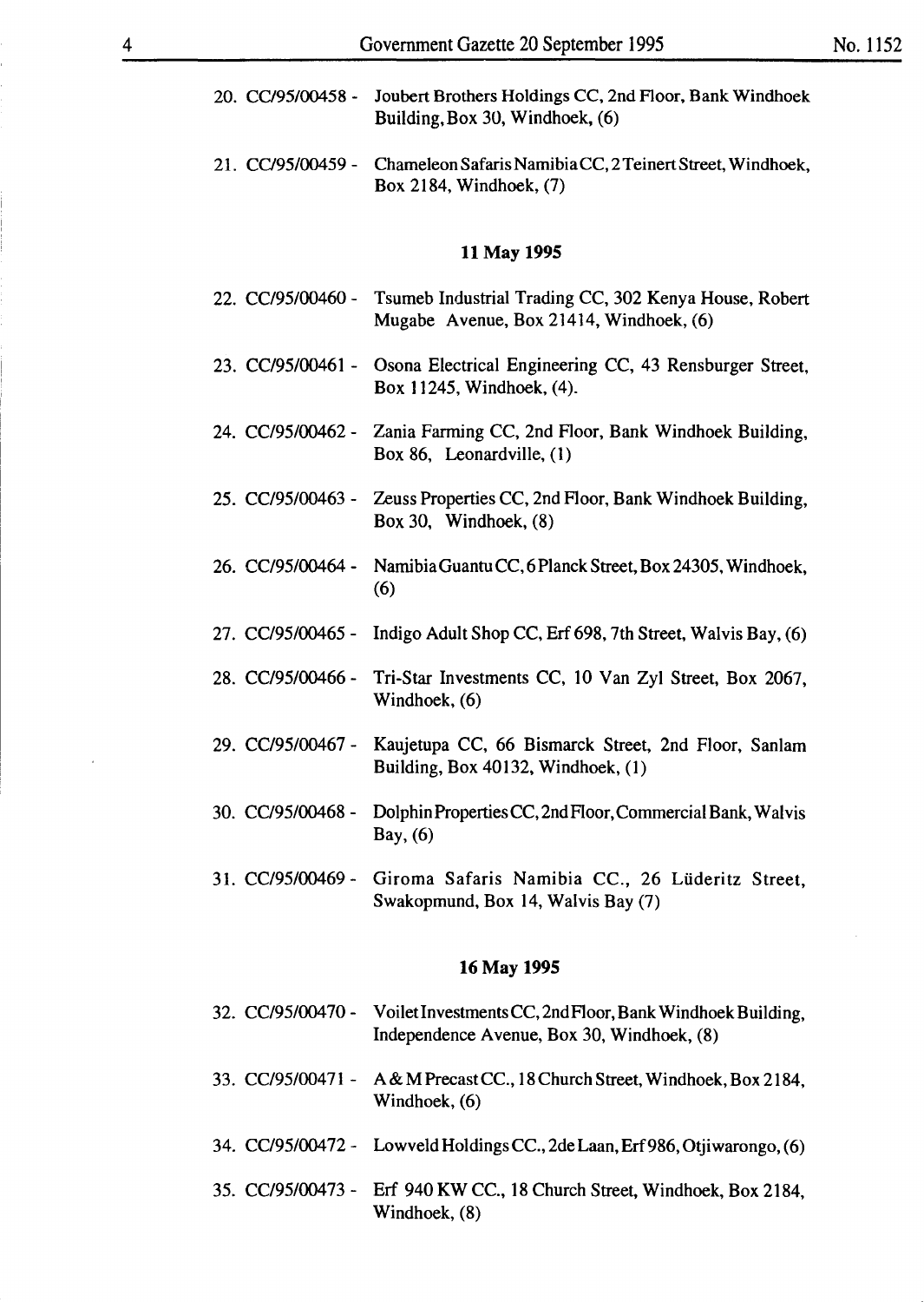|                   | 36. CC/95/00474 - Sunflower Properties CC., 2nd Floor, Bank Windhoek<br>Building, 262 Independence Avenue, Box 30, Windhoek,<br>(8) |
|-------------------|-------------------------------------------------------------------------------------------------------------------------------------|
|                   | 37. CC/95/00475 - Geranuim Properties CC., 2nd floor, Bank Windhoek<br>Building, 262 Independence Avenue, Box 30, Windhoek,<br>(8)  |
| 38. CC/95/00476 - | Auasblik D 2 Properties CC., 2nd Floor, Bank Windhoek<br>Building, 262 Independence Avenue, Box 30, Windhoek,<br>(8)                |
| 39. CC/95/00477 - | Erf 2769, Swakopmund Properties CC., 2nd Floor, Bank<br>Windhoek Building, 262 Independence Avenue, Box 30,<br>Windhoek, (8)        |
| 40. CC/95/00478 - | Herpa CC., 1st Floor, Trip Centre, LevinsonArcade, 221<br>Indepedence Avenue, Box 156, Windhoek (8)                                 |
| 41. CC/95/00479 - | Welfare of the Old Age CC., 1st Floor, N G Church Centre,<br>17 Lüderitz Street, Box 5031, Auspannplatz, (6)                        |
| 42. CC/95/00480 - | Superama Properties CC., 71 Dekker van Wyk Street,<br>Windhoek, (8)                                                                 |
| 43. CC/95/00481 - | Automated Info CC., 28 Garden Street, Windhoek, (8)                                                                                 |
| 44. CC/95/00482 - | First National Flight Simulation Centre of Namibia CC., 53<br>Independence Avenue, Box 30116, Windhoek, (6)                         |
| 45. CC/95/00483 - | Kalahari Car Wash CC., Plot 5518, OK Parking Garage, Box<br>30116, Windhoek, (6)                                                    |
|                   | 46. CC/95/00484 - Namibia Land Survey CC., 13th Floor, Sanlam Centre, Box<br>1571, Windhoek, (9)                                    |
| 47. CC/95/00485 - | Schwarzbrunn Boerdery CC., 2nd Floor, Hendrik Nel Centre,<br>Box 566, Keetmanshoop, (1)                                             |
| 48. CC/95/00486 - | K T Construction CC., 6 Black Bird Court, Box 24305,<br>Windhoek (6)                                                                |
| 49. CC/95/00487 - | Onduri Safaris CC., Kavango Street, Box 30, Windhoek, (6)                                                                           |
| 50. CC/95/00588 - | Apple Blossom Investments CC., 2nd Floor, Bank Windhoek<br>Building, 262 Independence Avenue, Box 30, Windhoek,<br>(8)              |
| 51. CC/95/00489 - | Hortensia Farming CC, Muller & Brand Socolic Building,<br>John Meinert Street & Stubel Streets, Box 80104, Windhoek,<br>(1)         |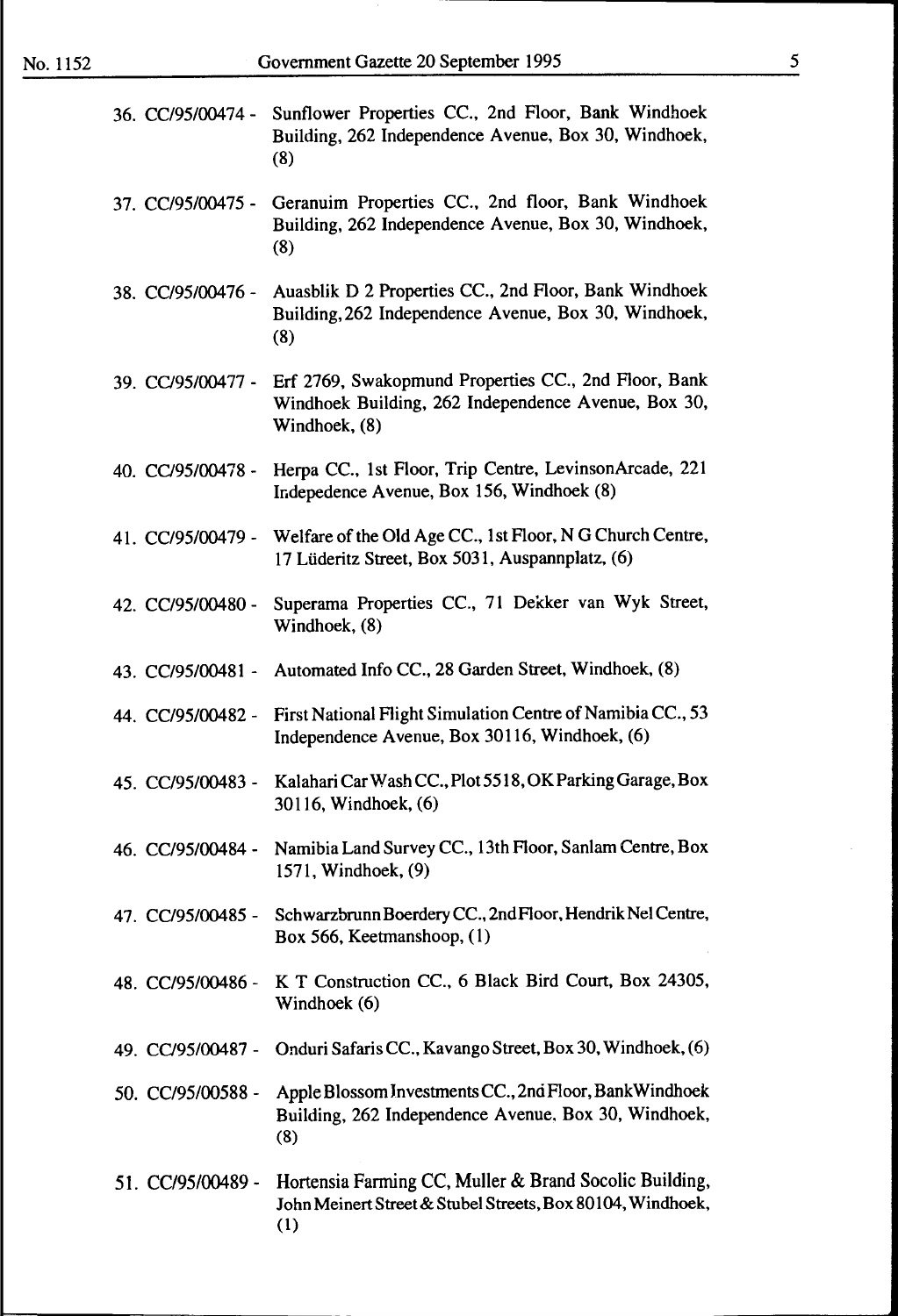|                   | 52. CC/95/00490 - FRS Diamond Diggers Namibia CC., 54 Jan Jonker Road,<br>Box 2184, Windhoek $(6)$                               |
|-------------------|----------------------------------------------------------------------------------------------------------------------------------|
| 53. CC/95/00491 - | Rossmund Golf Course CC., 8 Strand Street, Box 162,<br>Swakopmund, (8)                                                           |
|                   | 54. CC/95/00492 - Fresh Food Suppliers, 250 Independence Avenue, Box<br>2607, Windhoek, (6)                                      |
| 55. CC/95/00493 - | Omaheke Home Town Devleopers CC., E Rae Street, Epuka,<br>Gobabis, (6)                                                           |
|                   | 56. CC/95/00494 - Pahlthies Properties CC., Kaiser Wilhelm Strasse 49,<br>Swakopmund, Box 130, Swakopmund, (8)                   |
| 57. CC/95/00495 - | Gardenia Investments CC., 2nd Floor, Bank Windhoek<br>Building, Box 30, Windhoek, (8)                                            |
| 58. CC/95/00496 - | Daisy Investments CC., 2nd Floor, Bank Windhoek Building,<br>Box 30, Windhoek, (8)                                               |
| 59. CC/95/00497 - | Daffodil Properties CC., 2nd Floor, Bank Windhoek Building,<br>Independence Avenue, Box 30, Windhoek, (8)                        |
|                   | 60. CC/95/00498 - Herbstrasse Investments CC., 1517 Iscor Street, Northern<br>Industrial Area, Windhoek, Box 2558, Windhoek, (8) |
| 61. CC/95/00499 - | FCD Motors CC., 154 Jan Jonker Street, Windhoek, Box<br>$1722$ , Windhoek, $(6)$                                                 |
| 62. CC/95/00500 - | Ehana Boerdery CC., NG Dutch Reformed Church Centre,<br>Box 5031, Windhoek, (1)                                                  |
|                   | 63. CC/95/00501 - AMF Construction CC., Kaiser Wilhelm Street 49, Box 130,<br>Swakopmund, (3)                                    |
| 64. CC/95/00502 - | Cafe Odds CC., 18 Church Street, Box 2184, Windhoek, (6)                                                                         |
| 65. CC/95/00503 - | BMH Ondernemings CC., Hendrik Nel Centre, Box 566,<br>Keetmanshoop, (8)                                                          |
| 66. CC/95/00504 - | Meteor Holdings CC., 13th Floor, Sanlam Building,<br>Independence Avenue, Box 1571, Windhoek, (6)                                |
| 67. CC/95/00505 - | Rutumbo Feeds CC., 18 Church Street, Box 2184, Windhoek,<br>(6)                                                                  |
| 68. CC/95/00506 - | Itak Industries CC., 18 Church Street, Box 2184, Windhoek,<br>(6)                                                                |
| 69. CC/95/00507 - | Mississippi Gambling Park CC., 13th Floor, Sanlam Centre,                                                                        |

Ì.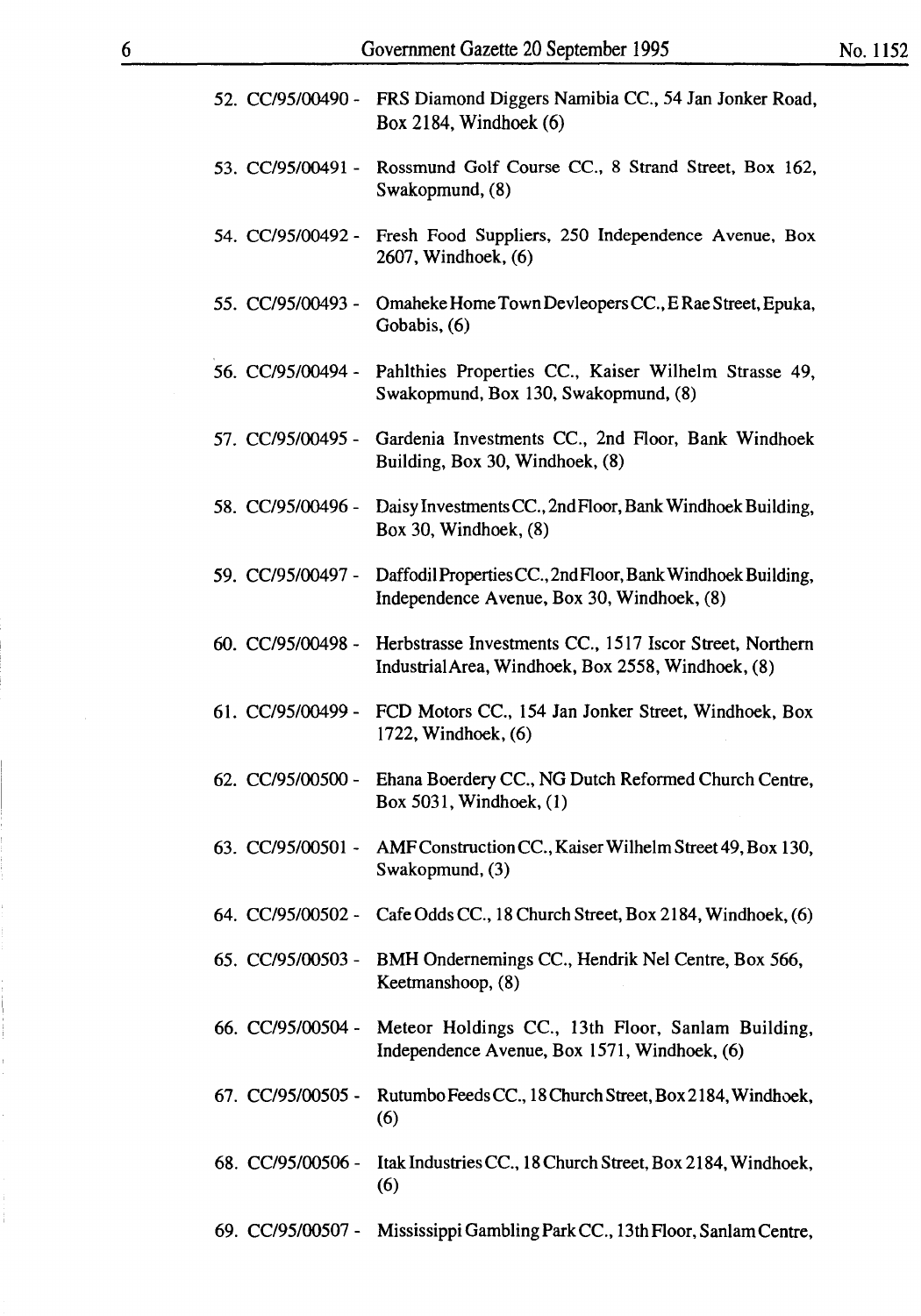lndepedence Avenue, Box 1571, Windhoek, (6)

- 70. CC/95/00508 Touch of Style CC., Maerua Park, Shop 3, Centaurus Road, Box 8557, Windhoek, (6) 71. CC/95/00509- Erf 831, Walvis Bay CC., J C Harris Building, Box 1215, Walvis Bay, (8) 72. CC/95/00510 - Erf 799, Walvis Bay CC., 62 7th Street, J C Harris Building, Box 1215, Walvis Bay, (8) 73. CC/95/00511 - Eberhardshohe CC., 2nd Floor, Sanlam Building, Bulow Street, Box2558, Windhoek, (8) 74. CC/95/00512- Satago CC., 161 7th Street, Walvis Bay, Box 14, Walvis Bay, (6) 75. CC/95/00513 - F & H Properties CC., 89 Esther Brand Street, Olympia, Windhoek, Box 30, Windhoek, (8) 76. CC/95/00514- Elsat Namibia CC., 2nd Floor, Sanlam Building, Bulow Street, Box 80650, Windhoek, (6) 77. CC/95/00515 - Tietz Farming Enterprises CC., 4 Teinert Street, Box 30116, Windhoek, (1) 78. CC/95/00516- Vastrap Boerdery CC., 46 Esther Brand Street, Olympia,
- Box 80104, Windhoek, ( 1)

#### 26 May 1995

- 79. CC/95/00517- Motor Importers CC., 2nd Floor, Sanlam Building, Box 2558, Windhoek, (6)
- 80. CC/95/00518 Quest Africa CC., Levinson Arcade, Trip Building, Box 2000, (1)
- 81. CC/95/00519 Mansions CC., Erf 698, 7th Street, Walvis Bay, Box 2901, Windhoek (8)
- 82. CC/95/00520 Multinam Import/Expert and Wholesale CC., Kaiser Wilhelm Street 49, Swakopmund, Box 130, Swakopmund, (6)
- 83. CC/95/00521 Steel Force CC., Herb Street, Windhoek, Box 2558, Windhoek, (6)
- 84. CC/95/00522- KuJala CC., Fann Eensaam, 157, Maltahohe, Republic of Namibia, Box 1571, Windhoek, (8)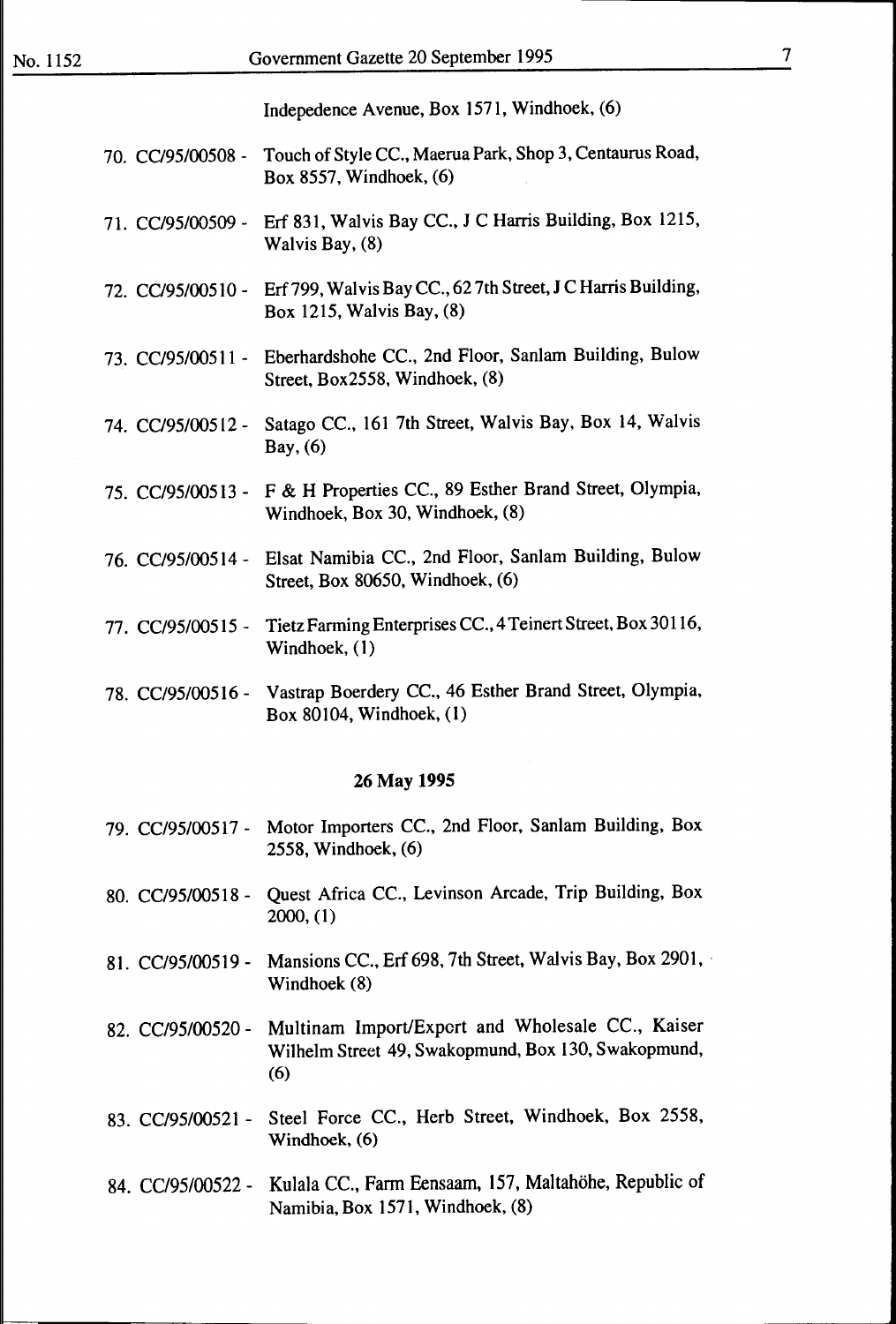little and •

### **30May 1995**

|                   | 85. CC/95/00523 - Okakorongo Berg Boerdery CC., NG Dutch Reform Church,<br>Lüderitz Centre, Box 5031, Windhoek, (1)           |
|-------------------|-------------------------------------------------------------------------------------------------------------------------------|
| 86. CC/95/00524 - | C Van Niekerk Family Trust CC., 2nd Floor, Sanlam<br>Building, 11 Bülow Street, Box 2558, Windhoek, (8)                       |
| 87. CC/95/00525 - | Pool Properties CC., Hagin Court No 8, 21-3rd Road Walvis<br>Bay, Box 14, Walvis Bay, (6)                                     |
| 88. CC/95/00526 - | Ekphil Enterprises CC., Erf 357, Box 65, Tsumeb, (6)                                                                          |
| 89. CC/95/00527 - | Afro Pumps & Metalcraft CC., Otjikoto Building, North<br>Wing 351, Independence Avenue, Box 3386, Windhoek (6)                |
| 90. CC/95/00528 - | Master Alarms CC., Otjikoto Building, North Wing, 351<br>Indepenence Avenue, Box 3386, Windhoek, (6)                          |
| 91. CC/95/00529 - | Jenny's Place CC., 13th Floor, Sanlam Centre, Independence<br>Avenue, Box 1571, Windhoek, (9)                                 |
| 92. CC/95/00530 - | Namibia Flexible House CC., 2nd Floor, Bank Windhoek<br>Building, 262 Independence Avenue, Box 1571, Windhoek,<br>(6)         |
| 93. CC/95/00531 - | Projects & Promotions CC., 34 Blohm Street, Windhoek<br>Central, Box 9880, Windhoek, (6)                                      |
| 94. CC/95/00532 - | Choaberib Farming CC., 10 Van Zyl Street, Windhoek, Box<br>20167, Windhoek, (1)                                               |
|                   | 95. CC/95/00533 - F & R Construction CC., 53 Independence Avenue, Box<br>30116, Windhoek, (4)                                 |
|                   | 96. CC/95/00534 - Honeycomb Investments CC., 6 Planck Street, Southern<br>Industrial Area, Windhoek, Box 24305, Windhoek, (8) |
|                   | 97. CC/95/00535 - P R Thomas Construction CC., 53 Independence Avenue,<br>Box 30116, Windhoek, (4)                            |
| 98. CC/95/00536 - | Motor City CC., Mezzanine Floor, M & Z Building, 277<br>Independence Avenue, Box 3146, Windhoek, (6)                          |
| 99. CC/95/00537 - | Golden Flow Agencies CC., 2nd Floor, Sanlam Building,<br>Bülow Street, Box 2558, Windhoek, (6)                                |
| 100.CC/95/00538 - | Fish-Eagle Traders CC., 250 Independence Avenue, Southern<br>Estate House, Ground Floor, Windhoek, Box 2607,<br>Windhoek, (6) |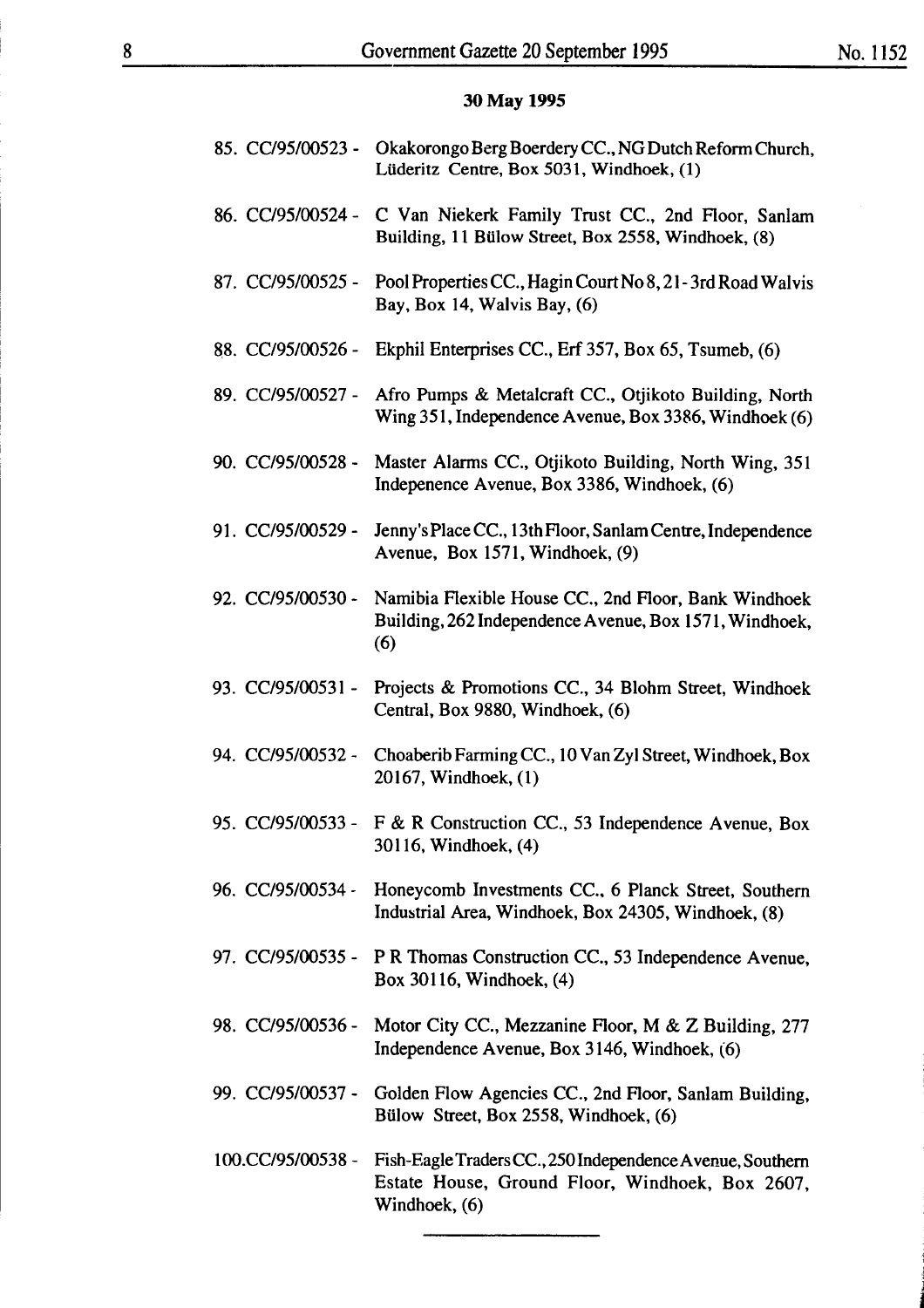#### **MINISTRY OF TRADE AND INDUSTRY**

#### No.  $157$  1995

#### NOTICE IN TERMS OF THE CLOSE CORPORATIONS ACT, 1988: REGISTRATION OF CLOSE CORPORATIONS

It is hereby made known in terms of section 13 (1) or 27 (7) (d), as the case may be, of the Close Corporations Act, 1988 (Act26 of 1988) thatthe close corporations mentioned in the Schedule have been registered under the provisions of that Act.

#### E.T. KAMBOUA

REGISTRAR OF CLOSE CORPORATIONS Windhoek, 5 September 1995

NOTE: No guarantee is given in respect of the accuracy of the particulars furnished and no responsiblity is accepted for errors or omissions or the consequences thereof.

#### SCHEDULE

REGISTRATION NUMBER, NAME, AND \*BUSINESS OF CLOSE CORPORATION (IF A CONVERSION OF A COMPANY TO A CLOSE CORPORATION,PREVIOUSCOMPANY,COMPANYNAMEANDNUMBER

#### \*BUSINESS CODES

- 1. Agriculture, hunting, forestry or fishing
- 2. Mining or quarrying
- 3. Manufacturing
- 4. Electircity, gas or water
- 5. Construction
- 6. Wholesale or retail trade or catering or accomodation services
- 7. Transport, storage or communication
- 8. Finance, insurance or real estate or business services
- 9. Community, social or personal services
- 10. Activities not adequately defined

|  | 1. CC/95/00539 - Kappsfarm Holiday Resort CC, PJM House, Grant Webster |
|--|------------------------------------------------------------------------|
|  | Street, Olympia, Windhoek, (8)                                         |

- 2. CC/95/00540- Holiday Club Namibia CC, Kaiser Wilhelm Street 49, Swakopmund, Box 30, Swakopmund, (6)
- 3. CC/95/00541 Blue Cliff Properties CC, *5* Daimler Street, Southern Industrial Area, Box 5333, Windhoek, (8)
- 4. CC/95/00542- Belvedere Properties CC., 5 Daimler Street, Southern Industrial Area, Box 5333, Windhoek, (8)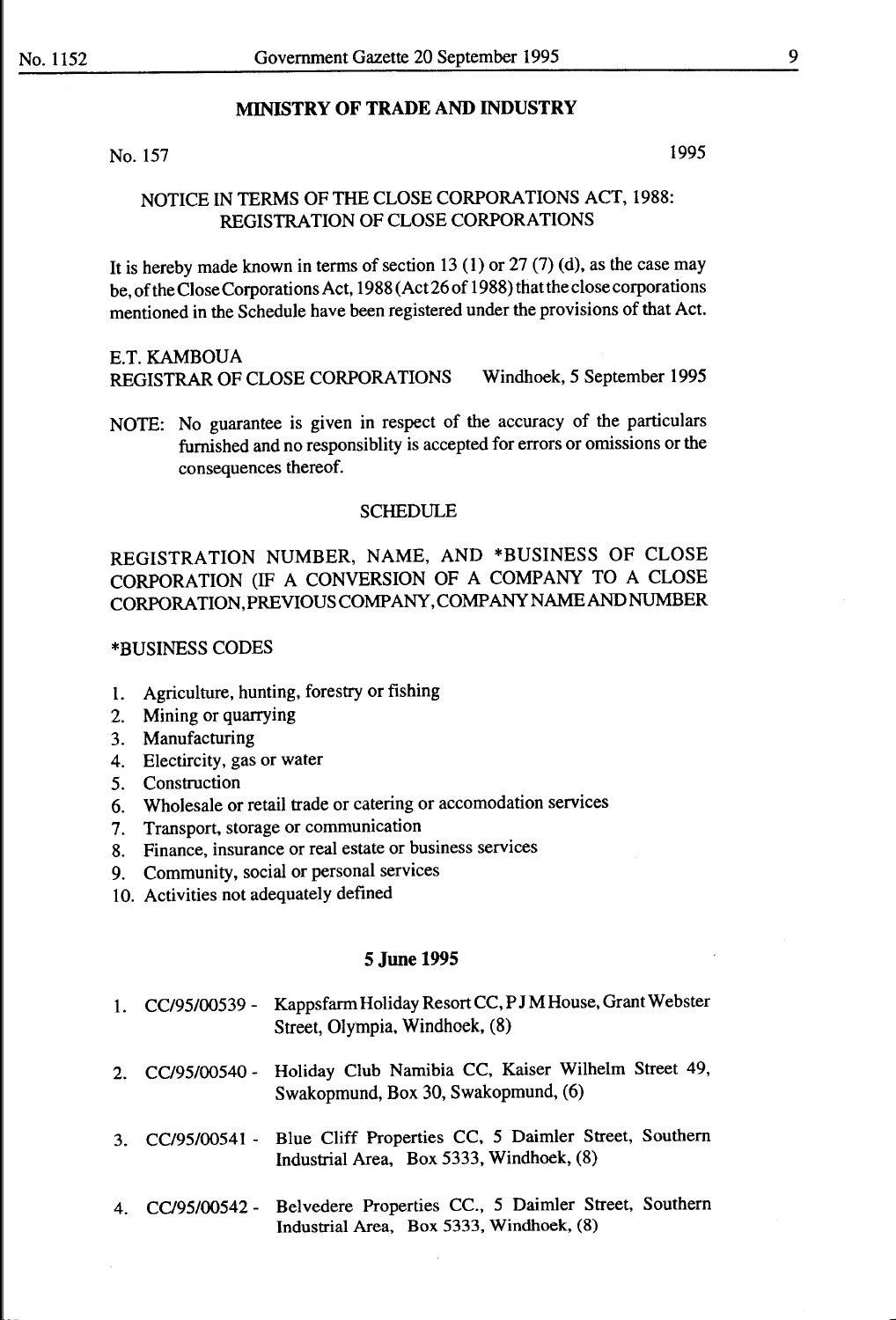| 5.                  | CC/95/00543 - Marissol Fishing CC., 1st Floor, M & Z Building, 8th Street,<br>Walvis Bay, Box 415, Walvis Bay, (6)     |
|---------------------|------------------------------------------------------------------------------------------------------------------------|
| CC/95/00544 -<br>6. | Pretprop CC, 8 Eugene Marais Street, Box 1496, Windhoek,<br>(8)                                                        |
| CC/95/00545 -<br>7. | Trust Tracing Debt Collection CC., Erf 279, 5 Street East,<br>No 4 Walvis Bay, Box 2184, Windhoek, (8)                 |
| 8.<br>CC/95/00546 - | Cruxa Holdings CC., 16 Fabri Street, Pionierspark, Extension<br>1, Box 3146, Windhoek, (8)                             |
| CC/95/00547 -<br>9. | Dorothy Street Properties CC, 13th Floor, Sanlam Centre,<br>Indepedence Avenue, Box 1571, Windhoek, (8)                |
| 10. CC/95/00548 -   | Lucriprops CC., Rieckman Street, 37, Box 1722, Windoek<br>(6)                                                          |
| 11. CC/95/00549 -   | Grap-A-Phone CC., 6 Planck Street, Box 24305, Windhoek,<br>(7)                                                         |
| 12. CC/95/00550 -   | Tamariskia Inkoopsentrum CC., 161 7th Street, Box 14,<br>Walvis Bay, (6)                                               |
| 13. CC/95/00551 -   | Pangolin Entertainment & Training CC., 19 Reginald Walker<br>Street, Olympia, Box 21214, Windhoek, (6)                 |
| 14. CC/95/00552 -   | S.A.R. Farming CC., Farm Hasebeb Malthöhe, Box 566,<br>Keetmanshoop, (1)                                               |
| 15. CC/95/00553 -   | Cucumis Farming CC., 1st Floor, Trip Centre, Levinson<br>Arcade, 211 Independence Avenue, Box 156, Windhoek,<br>(1)    |
| 16. CC/95/00554 -   | Soetdoring Farming CC., 1st Floor, Trip Centre, Levinson<br>Arcade, 211 Independence Avenue, Box 156, Windhoek,<br>(1) |
| 17. CC/95/00555 -   | Fourways Agencies CC., 2nd Floor, Bank Windhoek<br>Building, 262 Independence Avenue, Box 30, Windhoek,<br>(6)         |
| 18. CC/95/00556 -   | Unlimited Travel & Car Hire CC., 13th Floor, Sanlam<br>Centre, Independence Avenue, Box 1571, Windhoek, (7)            |
| 19. CC/95/00557 -   | Erin Investments CC, 18 Church Street, Box 2184, Windhoek,<br>(6)                                                      |
| 20. CC/95/00558 -   | Lazy Spade CC., 2nd Floor, Bank Windhoek Building, Box<br>30, Windhoek, (6)                                            |

 $\ddot{\phantom{a}}$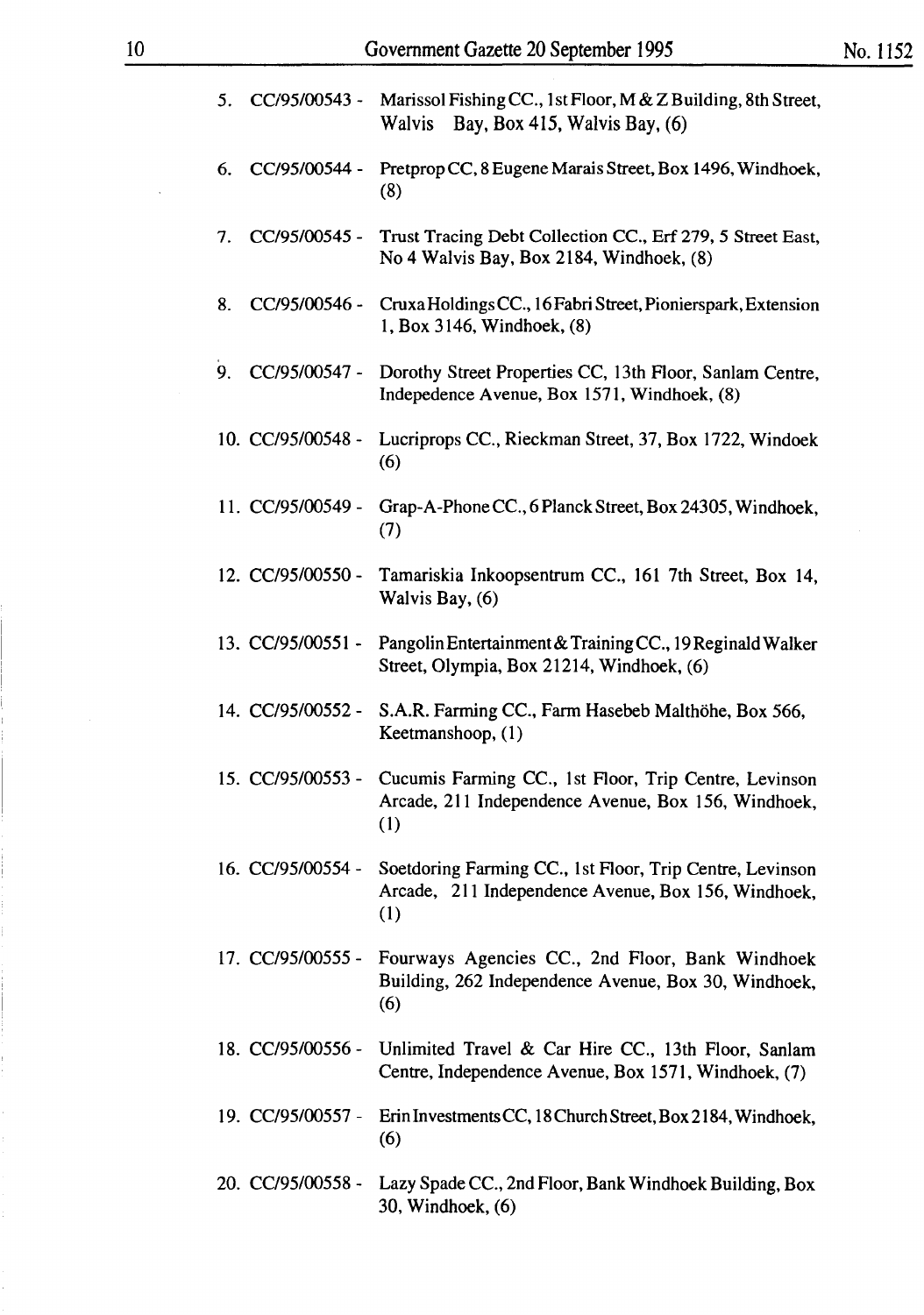### 11

| 21. CC/95/00560 - | Claustal Ost Properties CC., Grant Webster Street, Olympia,<br>Box 80084, Windhoek, (8)                              |
|-------------------|----------------------------------------------------------------------------------------------------------------------|
| 22. CC/95/00561 - | Rocklyffe Properties CC., 5 Daimler Street, Southern<br>Industrial Area, Box 5333, Windhoek, (8)                     |
| 23. CC/95/00562 - | High Hill Properties CC., 5 Daimler Street, Southern<br>Industrial Area, Box 5333, Windhoek, (8)                     |
| 24. CC/95/00563 - | The Livestock Protection Company CC., Plot K6, Hardap,<br>Box 566, Keetmanshoop, (1)                                 |
| 25. CC/95/00564 - | Janlinri Farming CC., 1st Floor, Trip Centre, Levinson<br>Arcade, 211 Independence Avenue, Box 156, Windhoek,<br>(8) |
| 26. CC/95/00565 - | Ref-Air Namibia CC., Otjikoto Building, North Wing, 351<br>Indepedence Avenue, Box 3386, Windhoek, (6)               |
| 27. CC/95/00566 - | Irene Farming CC., 2nd Floor, Bank Windhoek Building,<br>262 Indepedence Avenue, Box 602, Okahandja, (1)             |
| 28. CC/95/00567 - | Otjeharane Farming CC., 2nd Floor, Bank Windhoek<br>Building, 262, Independence Avenue, Box 30, Windhoek,<br>(1)     |
| 29. CC/95/00568 - | Medplast CC., 43 Maconi Street, Box 40253, Windhoek, (6)                                                             |
| 30. CC/95/00569 - | Khorab Safari Lodge CC, Kaiser Wilhelm Street 49, Box<br>130, Swakopmund, (6)                                        |
| 31. CC/95/00570 - | Doc Properties CC., Kaiser Wilhelm Street 49, Box 130,<br>Swakopmund, (8)                                            |
| 32. CC/95/00571 - | Tischlerei Bauer CC., Kaiser Wilhelm Street 49, Box 130,<br>Swakopmund, (8)                                          |
|                   | 33. CC/95/00572 - Score Supermarkets CC., 13th Floor, Sanlam Centre,<br>Independence Avenue, Box 1571, Windhoek, (6) |
| 34. CC/95/00573 - | Karo Enterprises CC., 2nd Floor, Sanlam Building, Bülow<br>Street, Box 2558, Windhoek, (1)                           |
| 35. CC/95/00574 - | Heimat Enterprises CC., 2nd Floor, Sanlam Building, Bülow<br>Street, Box 2558, Windhoek, (1)                         |
| 36. CC/95/00575 - | Lindri Properties CC., Grant Webster Street, Olympia, Box<br>80084, Windhoek, (8)                                    |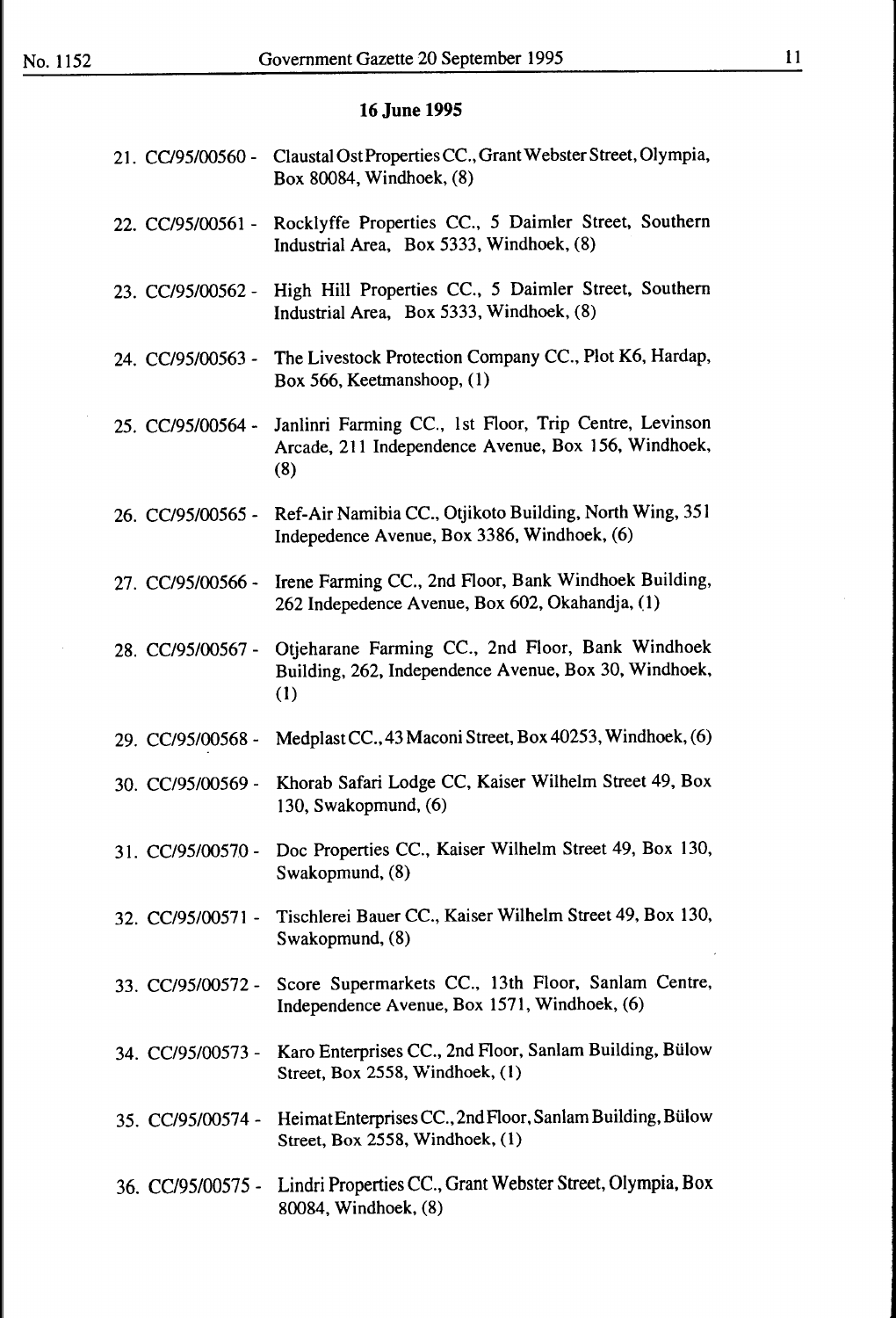|                   | 37. CC/95/00576 - Interfish CC., 1st Floor, Internam Building, 171 - 3rd Street,<br>Box 2910, Otjiwarongo, (6)         |
|-------------------|------------------------------------------------------------------------------------------------------------------------|
| 38. CC/95/00577 - | Omuyele Properties CC., 37, Rieckman Street, Windhoek,<br>Box 31195, Windhoek, (6)                                     |
| 39. CC/95/00578 - | Namibia Ground Support Systems CC., 7 Chapman Street,<br>Box 1722, Windhoek, (6)                                       |
| 40. CC/95/00579 - | Eudia CC., 37, Rieckman Street, Box 22682, Windhoek, (6)                                                               |
| 41. CC/95/00580 - | Terra Firma Consulting CC., 8 Eugene Street, Box 20059,<br>Windhoek, (2)                                               |
| 42. CC/95/00581 - | Eddy's Wheel Alignment CC., 2nd Floor, Bank Windhoek<br>Building, 262 Independence Avenue, Box 30, Windhoek,<br>(3)    |
| 43. CC/95/00582 - | Galenbeck CC., 2nd Floor, Bank Windhoek Building,<br>Independence Avenue, Box 30, Windhoek, (3)                        |
| 44. CC/95/00583 - | Galenbeck Wes CC., 2nd Floor, Bank Windhoek Building,<br>Indepedence Avenue, Box 30, Windhoek, (3)                     |
| 45. CC/95/00584 - | Voëltjiedrink CC., 2nd Floor, Bank Windhoek Building,<br>Indepedence Avenue, Box 30, Windhoek, (3)                     |
| 46. CC/95/00585 - | Firenze Properties CC., 5 Daimler Street, Southern Industrial<br>Area, Box 5333, Windhoek, (8)                         |
| 47. CC/95/00586 - | Lucano Properties CC., 5 Daimler Street, Southern Industrial<br>Area, Box 5333, Windhoek, (8)                          |
|                   | 48. CC/95/00587 - Saint Luce Properties CC., 5Daimler Street, Southern<br>Industrial Area, Box 20167, Windhoek, (8)    |
|                   | 49. CC/95/00588 - Parma Properties CC., 5 Daimler Street, Southern Industrial<br>Area, Box 5333, Windhoek, (8)         |
| 50. CC/95/00589 - | Flamingo Car Hire CC., 2nd Floor, Sanlam Building, Bülow<br>Street, Box 2558, Windhoek, (6)                            |
|                   | 51. CC/95/00590 - Nechville Properties CC., 13th Floor, Sanlam Centre,<br>Independence Avenue, Box 1571, Windhoek, (8) |
|                   | 52. CC/95/00591 - Executive Advertising CC., 2nd Floor, Sanlam Building,<br>Box 2558, Windhoek, (6)                    |

 $\mathcal{L}$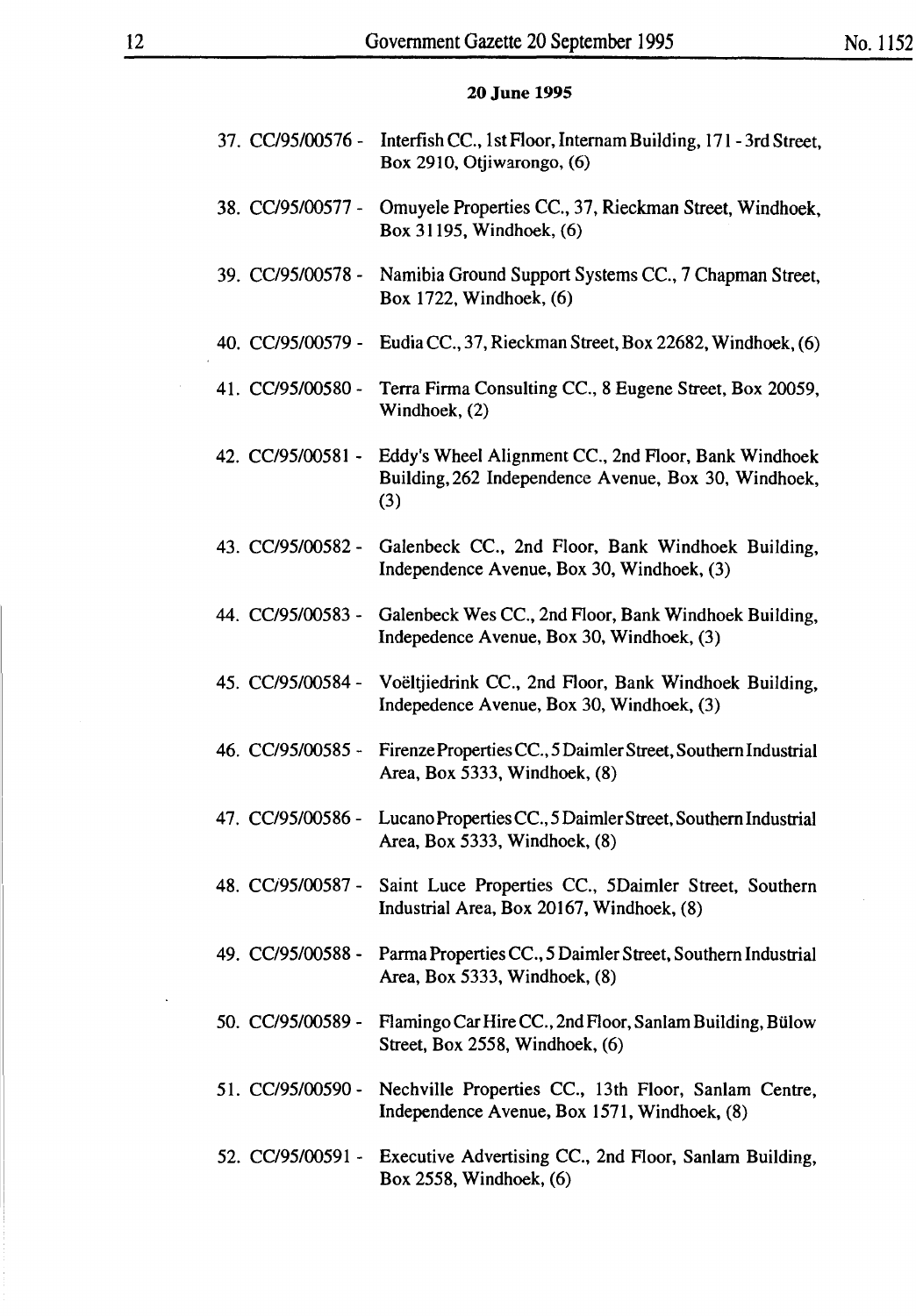- 53. CC/95/00592- Black Africa Bohemians CC., 3658 Heide Street, Box 10674, Windhoek, (6)
- 54. CC/95/00593 Muliers Electrical CC., 17 Liideritz Street, Box 5031, Windhoek, (4)
- 55. CC/95/00594- CBG Namibia CC., 302 Kenya House, Box 21414, Windhoek, (4)
- 56. *CC/95100595-* Vaalpan Farming CC., 2nd Floor, Hendrik Nel Centre, Box 566, Keetmanshoop, ( 1)

- 57. CC/95/00596 0 & S Enterprises CC., 6 Planck Street, Southern Industrial Area, Box 4030, Windhoek,  $(6)$
- 58. CC/95/00597 Semliki No. 369 CC., Remaining Extent of the Farm, Masindi No. 370, Division "L", Box 30, Windhoek, (1)
- 59. CC/95/00598 Willow Investments CC., 2nd Floor, Bank Windhoek Building, 262 Independence Avenue, Box 30, Windhoek, (8)
- 60. CC/95/00599 Blue Danube Investments CC., 2nd Floor, Bank Windhoek Building, 262 Independence Avenue, Box 30, Windhoek, (8)
- 61. CC/95/00600 Valley Properties CC., 2nd Floor, Bank Windhoek Building, Box 30, Windhoek,  $(8)$
- 62. CC/95/00601 Blue Gum Investments CC., 2nd Floor Bank Windhoek Building, Box 30, Windhoek, (8)
- 63. CC/95/00602- Masindi No. 370 CC., Remaining Extent of Farm, Masindi No. 370, Registration Divison "L", Box 30, Windhoek, (1)
- 64. CC/95/00603 Goab No. 363 CC., Remaining Extent of Farm, Masindi No. 370, Registration Divison "L", Box 30, Windhoek, (1)
- 65. CC/95/00604 Garums No. 300 CC., Remaining Extent of Farm, Masindi No. 370, Registration Division "L", Box 30, Windhoek, (1)
- 66. CC/95/00605 Moria No. 301 CC., Remaining Extent of farm Masindi No. 370, Registration Division "L", Box 30, Windoek, (1)
- 67. CC/95/00606 PSP Properties CC., 18 Church Street, Box 2184, Windhoek, (8)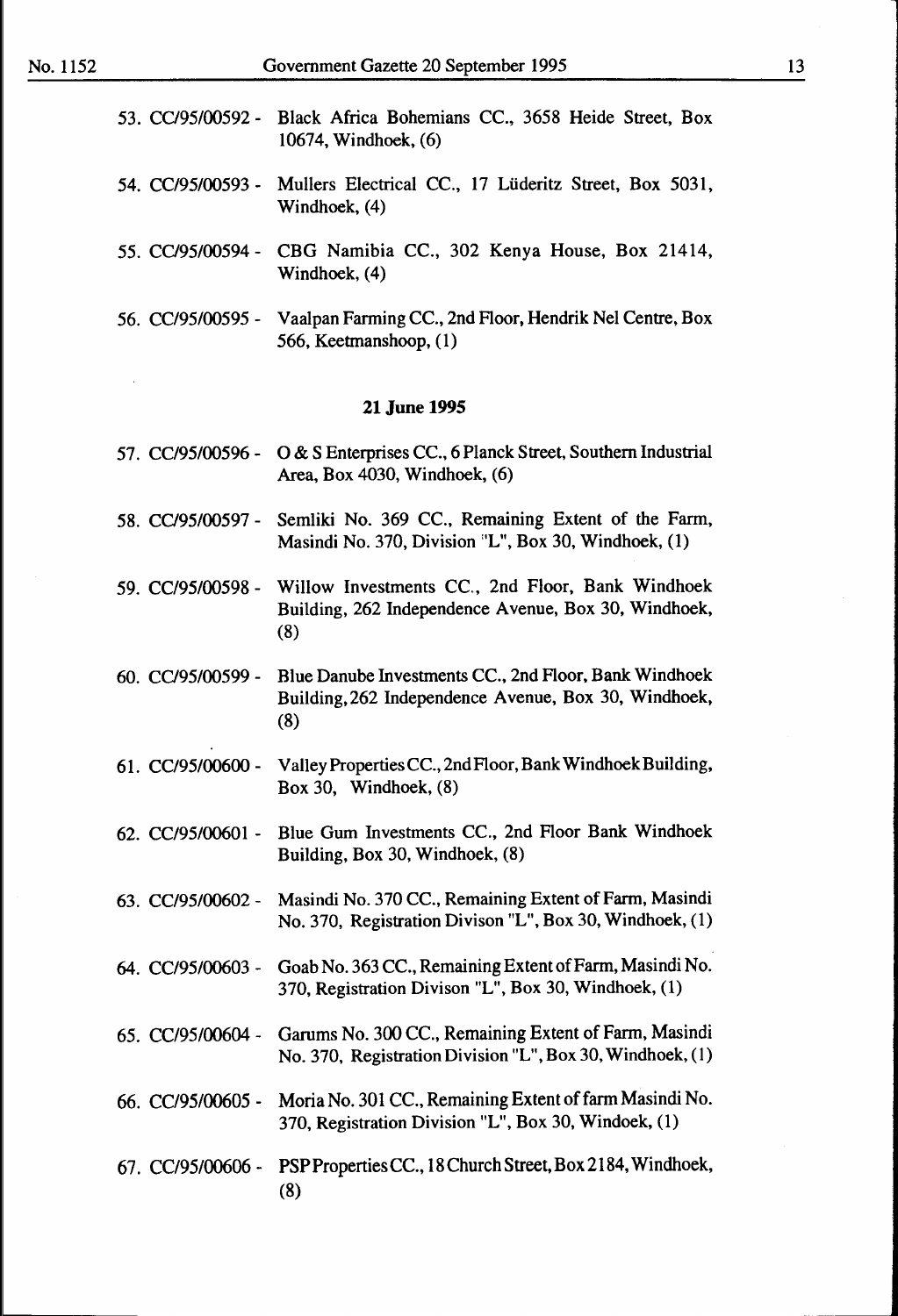|                   | 68. CC/95/00607 - Ocean View Properties CC., Kaiser Wilhelm Street, 49, Box<br>130, Swakopmund, (1)     |
|-------------------|---------------------------------------------------------------------------------------------------------|
|                   | 69. CC/95/00608 - Lagoon Enterprises CC., Kaiser Wilhelm Street, Box 130,<br>Swakopmund, (8)            |
| 70. CC/95/00609 - | Hayes Holdings CC., Grant Webster Street, Box 80084,<br>Windhoe, (8)                                    |
| 71. CC/95/00610 - | Sheradon Trading CC., 65 Topaas Street, Erf 2256, Vineta,<br>Swakopmund, Box 566, Keetmanshoop, (6)     |
|                   | 72. CC/95/00611 - Eiseb Landbou-Belang CC., 2nd Floor, Bank Windhoek<br>Building, Box 30, Windhoek, (8) |
|                   | 73. CC/95/00612 - Coeln Properties CC., 627th Street, Walvis Bay, Box 1215,<br>Walvis Bay, (8)          |
| 74. CC/95/00613 - | Good Luck Housing CC., 19 Pasteur Street, Box 20611,<br>Windhoek, (6)                                   |

- 75. CC/95/00614 Epika Tours CC., 2nd Floor, Sanlam Building, Bülow Street, Box 258, Windhoek, (6)
- 76. CC/95/00615- **HH & H** Contractors CC., Rendsburger Street, 21, Lafrenz Township, Box 1722, Windhoek, (6)
- 77. CC/95/00616- Carlos Safaris CC, Plot 39, Block D, Box 3639, Rehoboth, (6)
- 78. CC/95/00617- Greenvalley Properties CC., 29 Teate Street, Box 171, Walvis Bay, (8)
- 79. CC/95/00618 General Technical Services CC., Kaiser Wilhelm Street 49, Box 130, Windhoek, {6)
- 80. CC/95/00619- Nexus Agency CC, Kaiser Wilhelm Street 49, Box 130, Swakopmund, (6)
- 81. CC/95/00620 SelectProperties CC., 6Planck Street, Box 24305, Windhoek, (8)
- 82. CC/95/00621- Eastern Avis Flat 19 CC., 2nd Floor, Bank Windhoek Building, 262, Independence A venue, Box 30, Windhoek, (8)
- 83. CC/95/00622 Marabu Entertainment CC., 2nd Floor, Sanlam Building, Biilow Street, Windhoek, (6)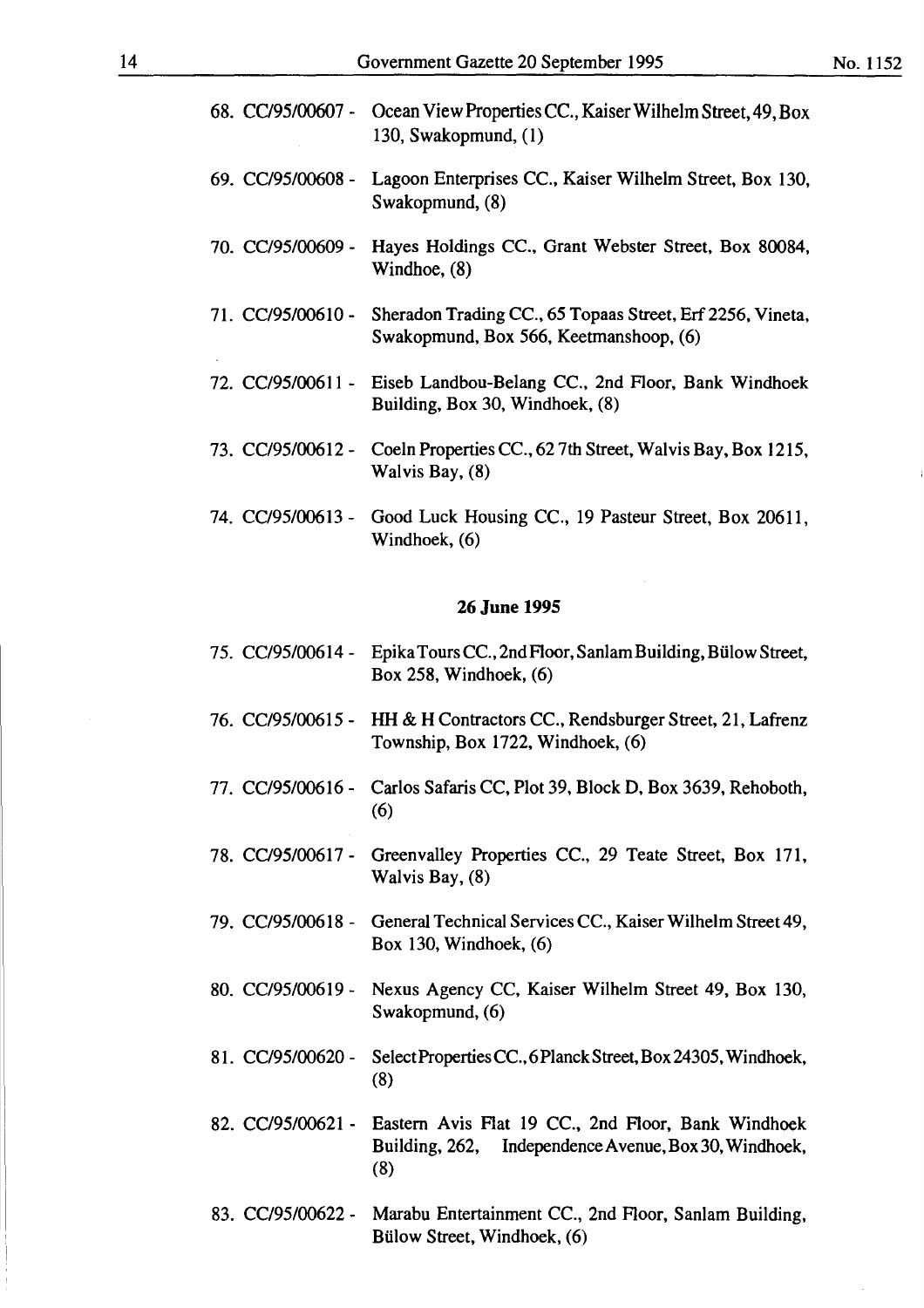- 84. CC/95/00623- Erf 2295 (Walvis Bay) 15 Scheppeman Street, Box 130, Walvis Bay, (8)
- 85. CC/95/00624- King Fisher Properties CC, 18 Church Street, Box 2184, Windhoek (8)
- 86. CC/95/00625 Thar Parts Master CC., 106, Sixth Street, Walvis Bay, Box 1036, Windhoek, (6)
- 87. CC/95/00626- A & M Manufacturing CC., 21, Bacht Street, Box 1571, Windhoek, (5)
- 88. CC/95/00627 Omaheke Building & Building Construction CC., 6 Planck Street, Box 1233, Windhoek, (5)

#### **29 June 1995**

- 89. CC/95/00628- Cool Media CC., **P J** M House, Grant Webster Street, Box 80084, Windhoek, (6)
- 90. CC/95/00629- Mac'Pie CC., Shop B02, Wernhill Park, Box 2558, Windhoek, (6)
- 91. CC/95/00630 ElnaPiekfyn CC., 54 Jan Jonker Road, Box 9164, Windhoek, (6)

- 92. CC/95/00631 Waaihoek Boerdery CC., 154, Jan Jonker Road, Box 1240, Windhoek, (1)
- 93. CC/95/00632 Velskoen Beleggings CC., 154, Jan Jonker Road, Box 1240, Windhoek, (8)
- 94. CC/95/00633 Coastal Intensive Security CC., 62 7th Street, Walvis Bay, Box 1215, Windhoek, (6)
- 95. CC/95/00634- Geco Investments CC., 62 7th Street, Walvis Bay, Box 1215, Windhoek,(6)
- 96. CC/95/00635- C.W.R. Investments CC., 1 Glaudina Street, Ludwigsdorf, Box 80079, Windhoek, (8)
- 97. CC/95/00636- Flamingo Properties CC., 62, 7th Street, Walvis Bay, Box 1215, Windhoek,(6)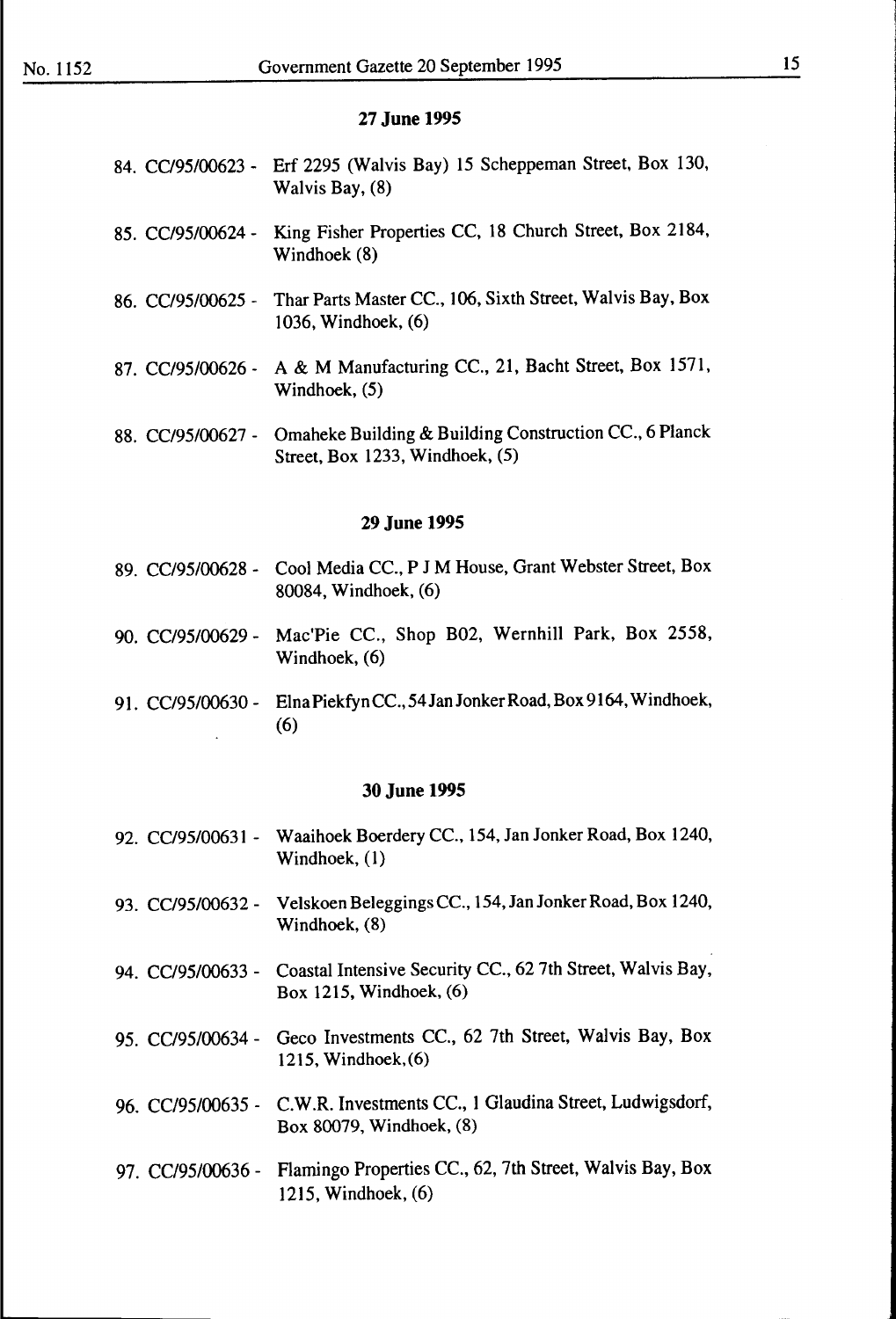| 98. CC/95/00637 - | Boetie-Ben Motoring CC., Erf 21 B Rehoboth, Box 24305,<br>Windhoek, (6)                                   |
|-------------------|-----------------------------------------------------------------------------------------------------------|
| 99. CC/95/00638 - | Sandyacre Safaris CC., 44 Akwamaryn Street, Eros Park,<br>P.O. Box 30, Windhoek, $(6)$                    |
| 100.CC/95/00639 - | Penduka Tourist Company of Namibia CC., 44 Pasteur<br>Street, Windhoek Wes, P.O. Box 22661, Windhoek, (7) |
| 101.CC/95/00640 - | African Prosperity CC., 21 Bach Street, P.O. Box 1571,<br>Windhoek, (6)                                   |
| 102.CC/95/00641 - | Namibia Fodder Marketing CC., 6 Planck Street, Box 24305,<br>Windhoek, (1)                                |
| 103.CC/95/00642 - | Weilbacher Development CC., M & Z Building,<br>Independence Avenue, P.O. Box 1857, Windhoek, (7)          |

#### **MINISTRY OF TRADE AND INDUSTRY**

No. 158 1995

#### NOTICE IN TERMS OF THE CLOSE CORPORATIONS ACT, 1988: REGISTRATION OF CLOSE CORPORATIONS

It is hereby made known in terms of section 13 (1) of 27 (7) (d), as the case may be, of the Close Corporations Act, 1988 (Act 26 of 1988) that the close corporations mentioned in the Schedule have been registered under the provisions of that Act.

#### E.T. KAMBOUA

REGISTRAR OF CLOSE CORPORATIONS Windhoek, 5 September 1995

NOTE: No guarantee is given in respect of the accuracy of the particular furnished and no responsibility is accepted for errors or omissions or the consequences thereof.

REGISTRATION NUMBER, NAME, ADDRESS AND \*BUSINESS OF CLOSE CORPORATION (IF A CONVERSION OF A COMPANY TO A CLOSE CORPORATION, PREVIOUS COMPANY, COMPANY NAME AND NUMBER)

#### \*BUSINESS CODES

- 1. Agriculture, hunting, forestry or fishing
- 2. Mining or quarrying
- 3. Manufacturing
- 4. Electricity, gas or water
- 5. Construction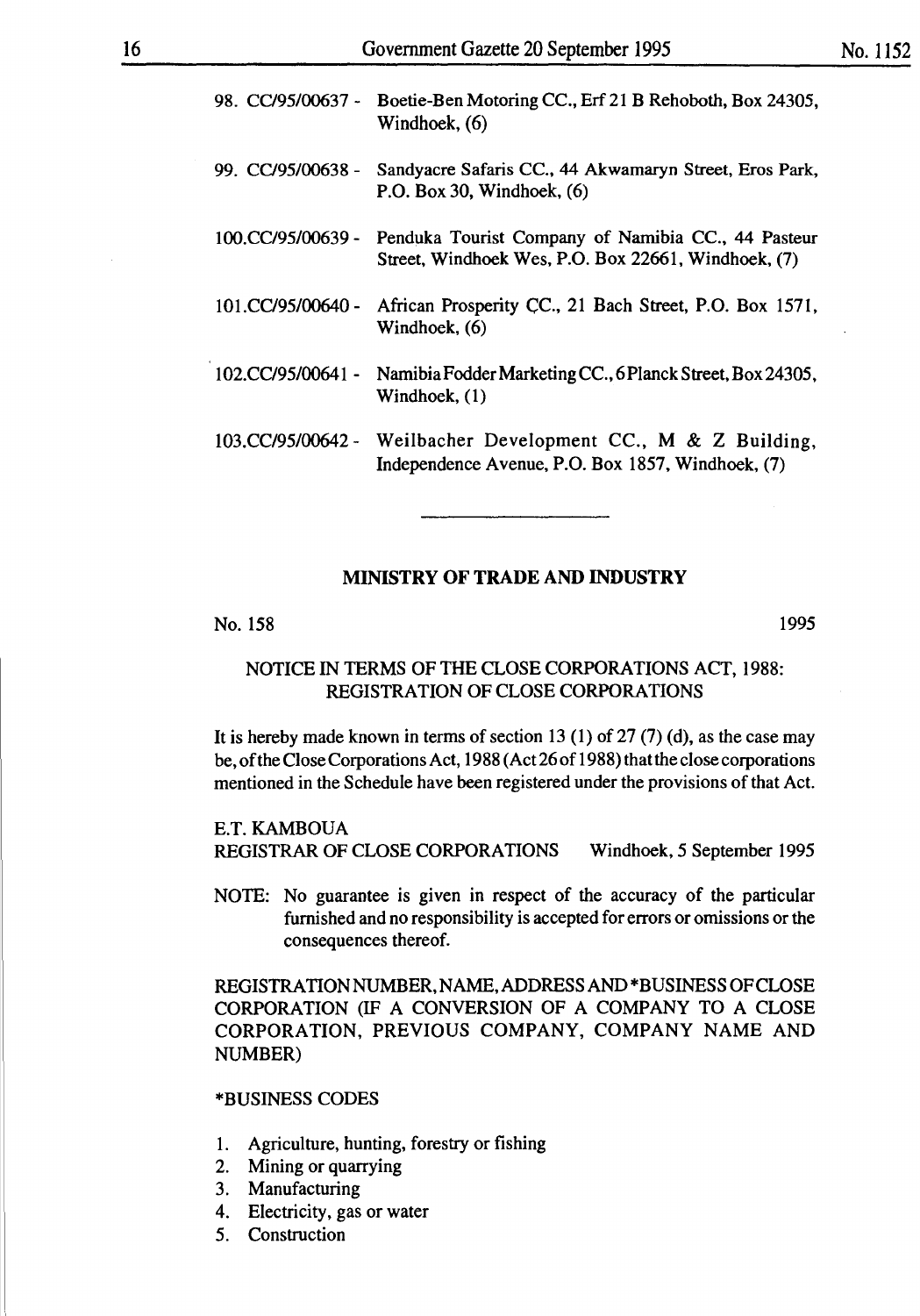- 6. Wholesale or retail trade or catering or accommodation services
- 7. Transport, storage or communication
- 8. Finance, insurance or real estate or business services
- 9. Community, social or personal services
- 10. Activities not adequately defined.

#### **5 July 1995**

- 1. CC/95/00643 GPP Promotions CC., 5th Floor, CDM Centre, Bülow Street, Box 8, Windhoek, (6)
- 2. CC/95/00644 African Scents CC., 6 Planck Street, Windhoek, Box 24305, Windhoek, (6)
- 3. CC/95/00645- Arandis Transport CC, 860 Plein Street, Kuisebmond, Box 680, Walvis Bay, (7)
- 4. CC/95/00646 Cusson Trading CC., 105 Commercial Bank Windhoek Building, Box 14, Walvis Bay, (6)
- 5. CC/95/00647- Auctions Namibia CC, Erf 808, Edison Street, Southern Industrial Area, Box 1722, Windhoek, (6)
- 6. CC/95/00648- B&GElectricalCC., 154JanJonkerRoad,P.O.Box23713, Windhoek, (6)
- 7. CC/95/00649- Club Nine to Five CC., 860 Plein Street, P.O. Box 680, Walvis Bay, (9)
- 8. CC/95/00650 Panorama Safaris CC., 1st Floor, Commercial Bank Building, 7th Street, 11th Road, Box 14, Walvis Bay, (7)
- 9. CC/95i00651 Lombardia Investments CC., 6 Planck Street, P.O. Box 24305, Windhoek, (6)
- 10. CC/95/00652 Colorworld CC., Erf 6566, Maerua Park, P.O. Box 30731, Windhoek, (6)
- 11. CC/95/00653 Elegance Agencies CC., 1st Trip Centre, Ievinson Arcade, 221 Independence Avenue, P.O. Box 156, Windhoek, (6)
- 12. CC/95/00654- Michaelis Street Properties CC., 21 Feld Street, P.O. Box 2558, Windhoek, (6)

#### **6JULY 1995**

13. CC/95/00655 - Bor Properties CC., Namdeb Centre, 8th Floor, 10 Bülow Street, Windhoek, Box 47, Windhoek, (8)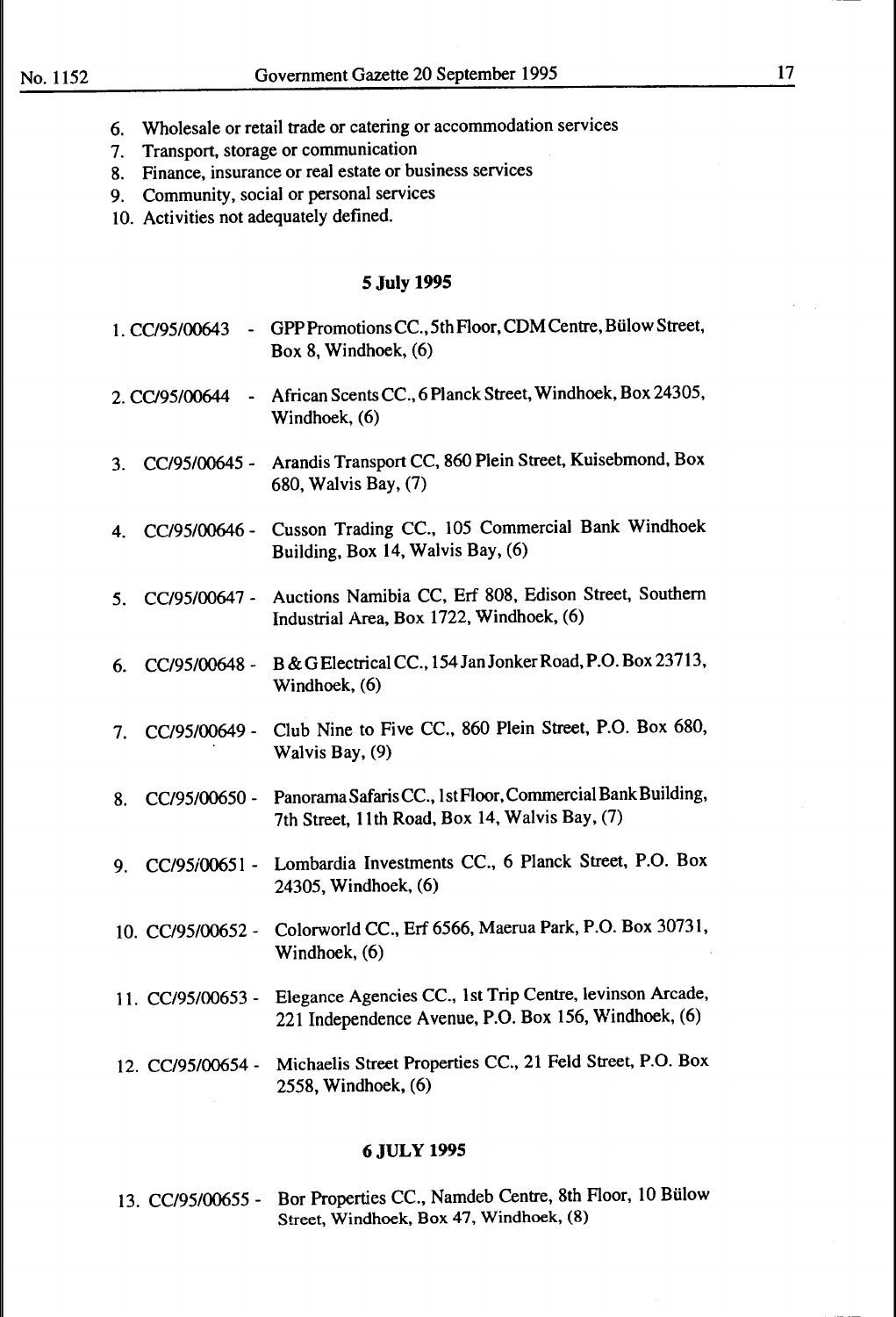- 14. CC/95/00656 T A Trading CC., 10 Van Zy1 Street, Windhoek, Suiderhof, P.O. Box 20167, Windhoek, (6)
- 15. CC/95/00657- Vekarapi Brothers CC., 10 van Zyl Street, P.O. Box 20167, Windhoek, (6)
- 16. CC/95/00658 Kuiseb-Wes Oewer Farming CC., Remaining Extent of the Farm Masindi No 370, Windhoek, (6)

- 17. CC/95/00659 China Global Manufacturing Trading CC., 19 Bloekom Street, P.O. Box 24556, Windhoek
- 18. CC/95/00660 Huaxla Trading and Repair CC., 19 Bloekom Street, Box 24556, Windhoek, (6)
- 19. CC/95/00661- Robin Manufacturing & Trading International CC., 19 Bloekom Street, Box 24556, Windhoek, (6)
- 20. CC/95/00662 Niewoudt Scrap CC., 18 Kingfisher Street, P.O. Box 50267, Windhoek, (6)
- 21. CC/95/00663 Namibia Sewing Centre CC. Erf 127,- 1-A, Acme Building, Casino Street, Box 1682, Windhoek, (6)
- 22. CC/95/00664 W H Nossob Beesboerdery CC., Farm Masindi, No 370, Box 103, Windhoek, (7)
- 23. CC/95/00665 Simon H Behr Services CC., 13th Floor, Sanlam Building, Box 1571, Windhoek, (2)

#### **10JULY 1995**

- 24. CC/95/00666- Erf 142, Henties Bay CC., 1st Floor, Acme Comer, Box 3469 Windhoek, (6)
- 25. CC/95/00667- Apex Motors CC., 13th Floor, Sanlam Centre, Box 1571, Windhoek, (6)
- 26. CC/95/00668- MervisPropertiesCC.,53IndependenceAvenue,Box30116, Windhoek, (8)

#### **11 JULY 1995**

27. CC/95/00669 - Dordabis CC., Farm Dordabis, District Windhoek, Box 2558, Windhoek, (1)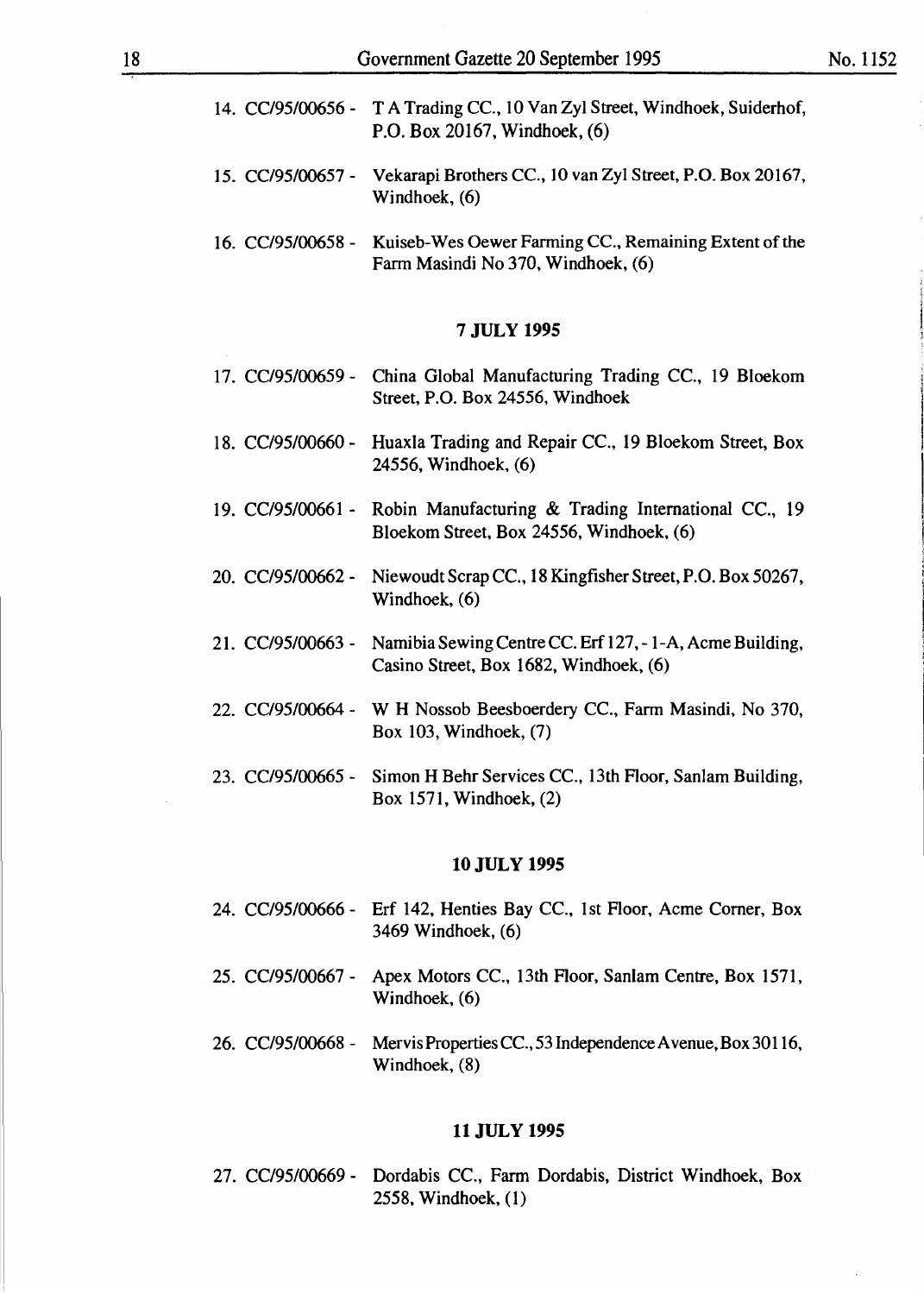| 28. CC/95/00670 - | Insect Kill International CC., 154, Jan Jonkerweg, Windhoek,<br>Box 3386, Windhoek, (6)                  |
|-------------------|----------------------------------------------------------------------------------------------------------|
| 29. CC/95/00671 - | Otavi Feeds CC., 13th Floor, Sanlam Centre, Independence<br>Avenue, Box 1571, Windhoek, (6)              |
| 30. CC/95/00672 - | Yoghurt Works CC, Swawek Building, 4th Floor, Robert<br>Mugabe Avenue Box 413, Windhoek, (6)             |
| 31. CC/95/00673 - | Image Training College CC., 3 de Witt Street, Box 24299,<br>Windhoek, (6)                                |
| 32. CC/95/00674 - | Rosch CC., 2nd Floor, Sanlam Building, Bülow Street, Box<br>2558, Windhoek, (8)                          |
| 33. CC/95/00675 - | Multi Mark CC., Hendrik Nel Sentrum, Box 566, Windhoek,<br>(6)                                           |
| 34. CC/95/00676 - | Windhoek Pest Control CC., 53 Independence Avenue,<br>Windhoek, P.O. Box 30900, Windhoek, (6)            |
| 35. CC/95/00677 - | AC Motors CC., 13th Floor, Independence Avenue, Sanlam<br>Centre, P.O. Box 1571, Windhoek, (6)           |
| 36. CC/95/00678 - | Hotel Zum Grünen Kranz CC., 13th Floor, Independence<br>Avenue, Box 1571, Windhoek, (6)                  |
| 37. CC/95/00679 - | Onjati No. 146 CC., 4th Floor, Kasino Street, Box 3110,<br>Windhoek, (6)                                 |
| 38. CC/95/00680 - | Selton Investments CC., P.O. Box 1857, Windhoek, (6)                                                     |
|                   | 39. CC/95/00681 - Mildred Wolf Agency CC., 15 Diamondstreet, Swakopmund,<br>P.O. Box 4349, Windhoek, (6) |
|                   | 40. CC/95/00682 - Cafe Chameleon CC., 27 Roon Street, Swakopmund, P.O.<br>Box 564, Swakopmund, (6)       |
| 41. CC/95/00683 - | International Consulting Architects CC., Dutch Reformed<br>Church Centre, Lüderitz, (6)                  |
| 42. CC/95/00684 - | Ongombe Veevoere CC., Aminius Reserve, Box 62025,<br>Windhoek, (1)                                       |
| 43. CC/95/00685 - | De Jager Bouers CC., 161 7th Street, Box 14, Walvis Bay,<br>(5)                                          |
| 44. CC/95/00686 - | Joan Dames Eiendomme, 161 7th Street, Box 14, Walvis<br>Bay, (8)                                         |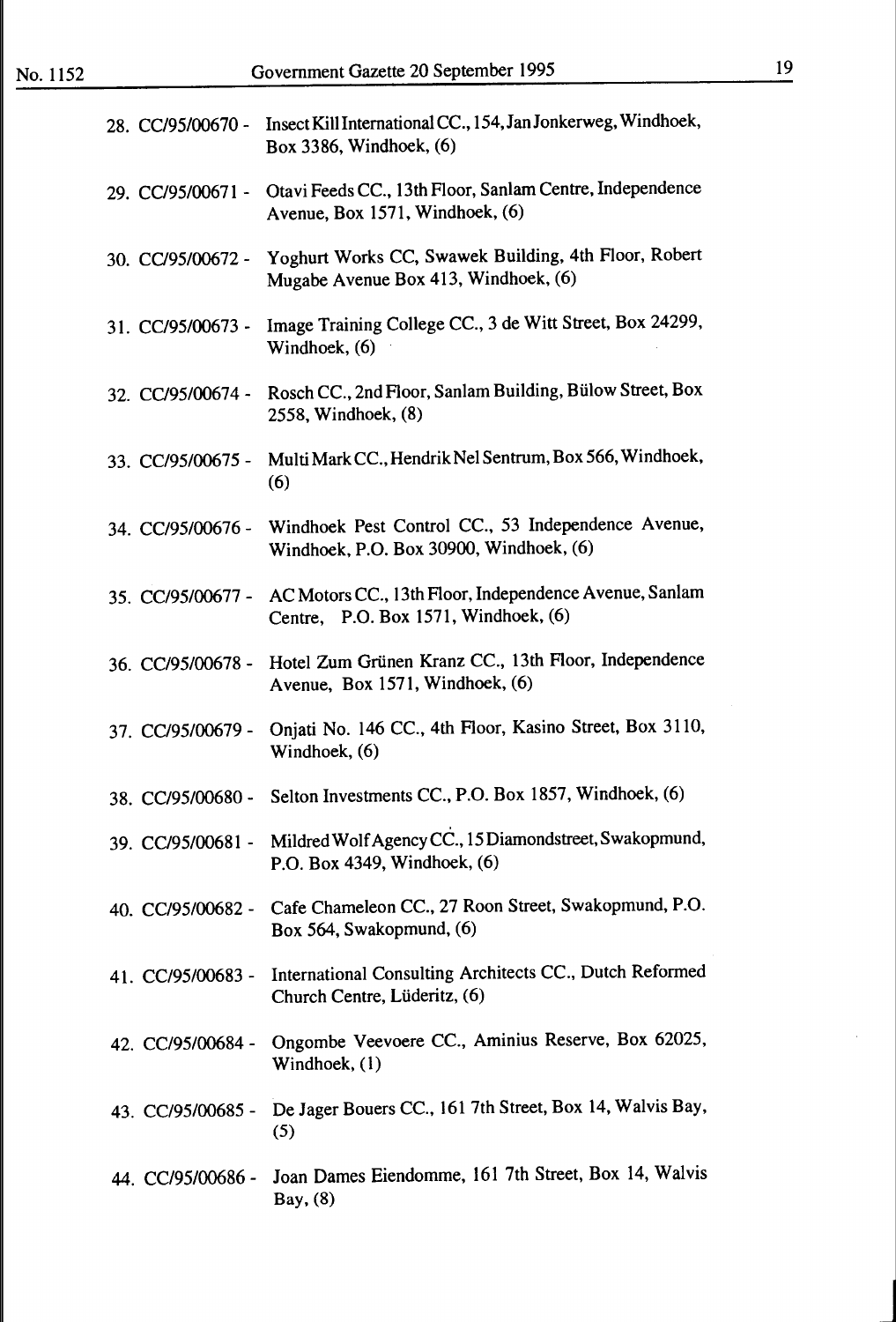| 14 JULY 1995 |                   |                                                                                                         |  |  |  |
|--------------|-------------------|---------------------------------------------------------------------------------------------------------|--|--|--|
|              |                   | 57. CC/95/00699 - Erf 1292 CC., 4 Omuramba Road, Box 1857, Windhoek, (8)                                |  |  |  |
|              |                   | 56. CC/95/00698 - WC Ventures CC., 42 Gousstreet, Pionierspark, Box 9575,<br>Windhoek, (6)              |  |  |  |
|              | 55. CC/95/00697 - | Namibia Industries Commodity Brokers CC., Mezzanine<br>Floor, Metje Behnsen Building, (6)               |  |  |  |
|              | 54. CC/95/00696 - | Namibia Investigators CC., 39 A Main Street, Tsumeb, Box<br>65, Windhoek, (9)                           |  |  |  |
|              | 53. CC/95/00695 - | Montwesta Boerdery CC., 2nd Floor, Bank Windhoek<br>Building, Box 21214, Windhoek, (6)                  |  |  |  |
|              | 52. CC/95/00694 - | Lovebow Business Ventures CC., 4 Oriole Street, Hochland<br>Park, Box 21414, Windhoek, (6)              |  |  |  |
|              | 51. CC/95/00693 - | Safritrans CC., 5th Floor, Indpendence Avenue, Box 2558,<br>Windhoek, (7)                               |  |  |  |
|              | 50. CC/95/00692 - | Volstroom Farming CC., 2nd Floor, Bank Windhoek<br>Building, Independence Avenue, Box 30, Windhoek, (1) |  |  |  |
|              | 49. CC/95/00691 - | Secunda Beleggings CC., 2nd Floor, Bank Windhoek<br>Building, 262 Independence Avenue, (1)              |  |  |  |
|              | 48. CC/95/00690 - | Jomey's Estate Agents CC., 214 11th Road, Walvis Bay,<br>Box 1036, Walvis Bay, (8)                      |  |  |  |
|              | 47. CC/95/00689 - | Mushroom Construction CC., Ondangwa, Aluno Main Street<br>Road, Box 97, Ondangwa, (3)                   |  |  |  |
|              | 46. CC/95/00688 - | Heavy Truck Alignment Centre CC., 14 Aschenborn Street,<br>Pionierspark, Box 31046, Windhoek, (7)       |  |  |  |
|              |                   | 45. CC/95/00687 - L.C.L. Manufacturers CC., 5 Storch Street, Windhoek, P.O.<br>Box 10513, Windhoek, (3) |  |  |  |
|              |                   |                                                                                                         |  |  |  |

- 58. CC/95/00700 Aero Parts and Accessories CC., 64 Osprey Street, Box 4007, Windhoek,(6)
- 59. CC/95/00701 G.S.W. Enterprises CC., 161 7th Street, Box 14, Walvis Bay, (6)
- 60. CC/95/00702 Liquor Town CC., J 3th Floor, Sanlam Centre, Independence Avenue, Box 1571, Windhoek, (9)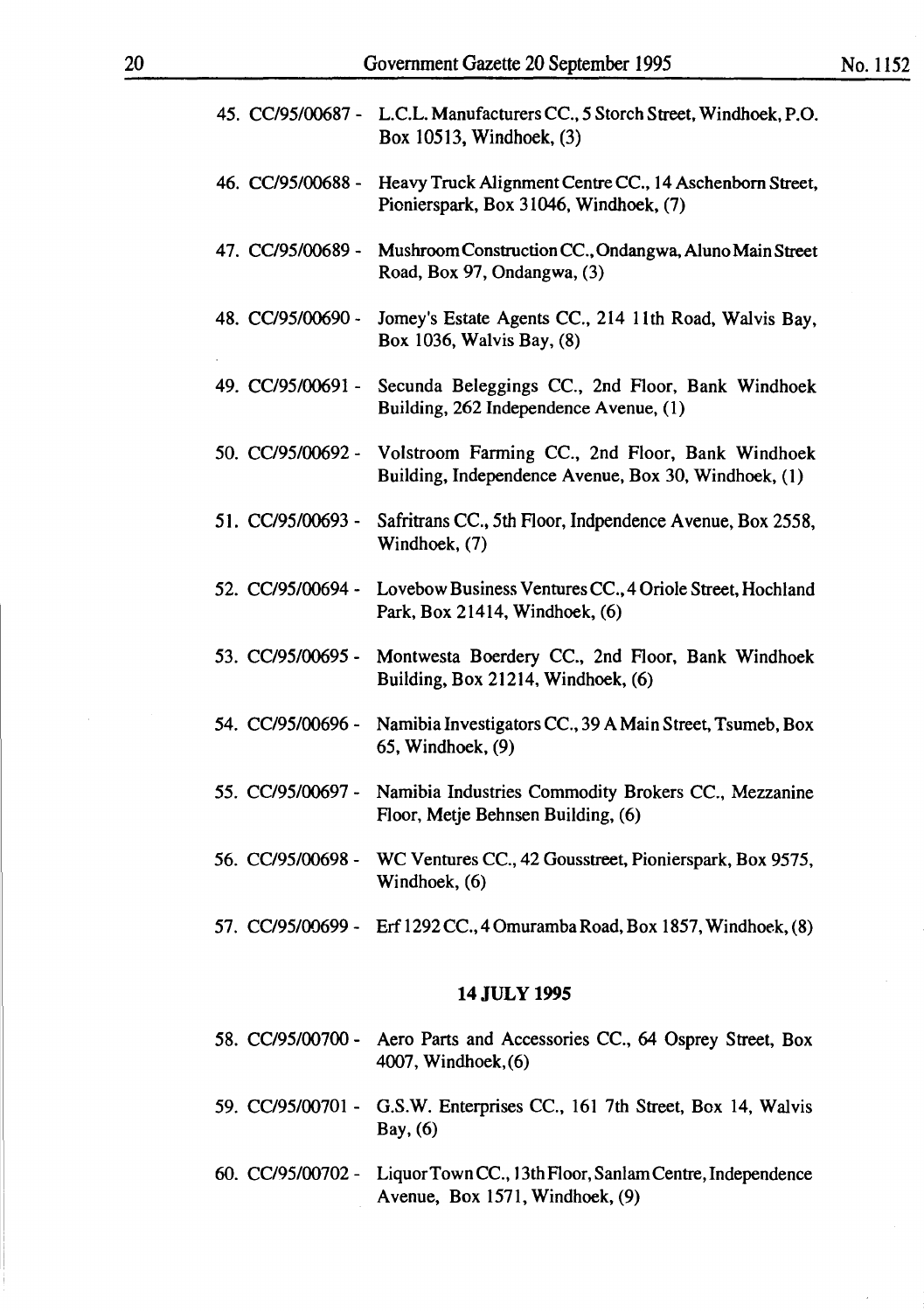|                   | 61. CC/95/00703 - Namib Agricultural Consultants CC., 53 Independence<br>Avenue, Windhoek, Box 30116, Windhoek, (9) |
|-------------------|---------------------------------------------------------------------------------------------------------------------|
| 62. CC/95/00704 - | WJB Debt Collectors CC., 9 Sable Street, Suiderhof,<br>Windhoek, (9)                                                |
| 63. CC/95/00705 - | Jenkies Game Lodge CC., 2nd Floor, Hendrik Nel Centre,<br>Box 566, Keetmanshoop, (9)                                |
| 64. CC/95/00706 - | Armstrong Investments CC., 302 Kenya House, Robert<br>Mugabe Avenue, Box 21414, Windhoek, (6)                       |
| 65. CC/95/00707 - | 2nd Floor, Bank Windhoek Building, 262 Independence<br>Avenue, P.O. Box 329, Outjo, (1)                             |
| 66. CC/95/00708 - | Omugua Investments CC., 302 Kenya House, Robert Mugabe<br>Avenue, Box 21414, Windhoek                               |
| 67. CC/95/00709 - | Inamtago Creche CC., Southern Estate Building, Ground<br>Floor, 250 Independence Avenue, Box 2607, Windhoek, (9)    |
| 68. CC/95/00710 - | City Wood CC., 13th Floor, Independence Avenue, Box<br>1571, Windhoek, (1)                                          |
| 69. CC/95/00711 - | Ndera Clearing Forwarding CC., 37 Riekman Street, Box<br>31195, Windhoek, (6)                                       |
| 70. CC/95/00712 - | Unicom Namibia CC., 2nd Floor, Sanlam Building, Bülow<br>Street, Box 314, Windhoek, (6)                             |
| 71. CC/95/00713 - | Marie Neef Investments CC., 8 Marie Neef Building, Daniel<br>Munamawa Street, Box 512, Windhoek, (8)                |
|                   | 72. CC/95/00714 - Namibia Mineral & Copper CC., Plot 57, Box 113, Karibib,<br>(2)                                   |
| 73. CC/95/00715 - | Okahandja Electrical Services CC., Bahnhof Street, Box<br>30116, Windhoek, (4)                                      |
| 74. CC/95/00716 - | Multi Services Engineering CC., 401 Kaiser Wilhelm Street,<br>Box 1267, Swakopmund, (6)                             |
| 75. CC/95/00717 - | Omburu Lodge CC., Sanlam Building, Bülow Street, P.O.<br>Box 1460, Otjiwarongo, (1)                                 |
| 76. CC/95/00718 - | Panita Business Systems CC., 14 Madume Ndemufayo<br>Avenue, P.O. Box 30451, Windhoek, (6)                           |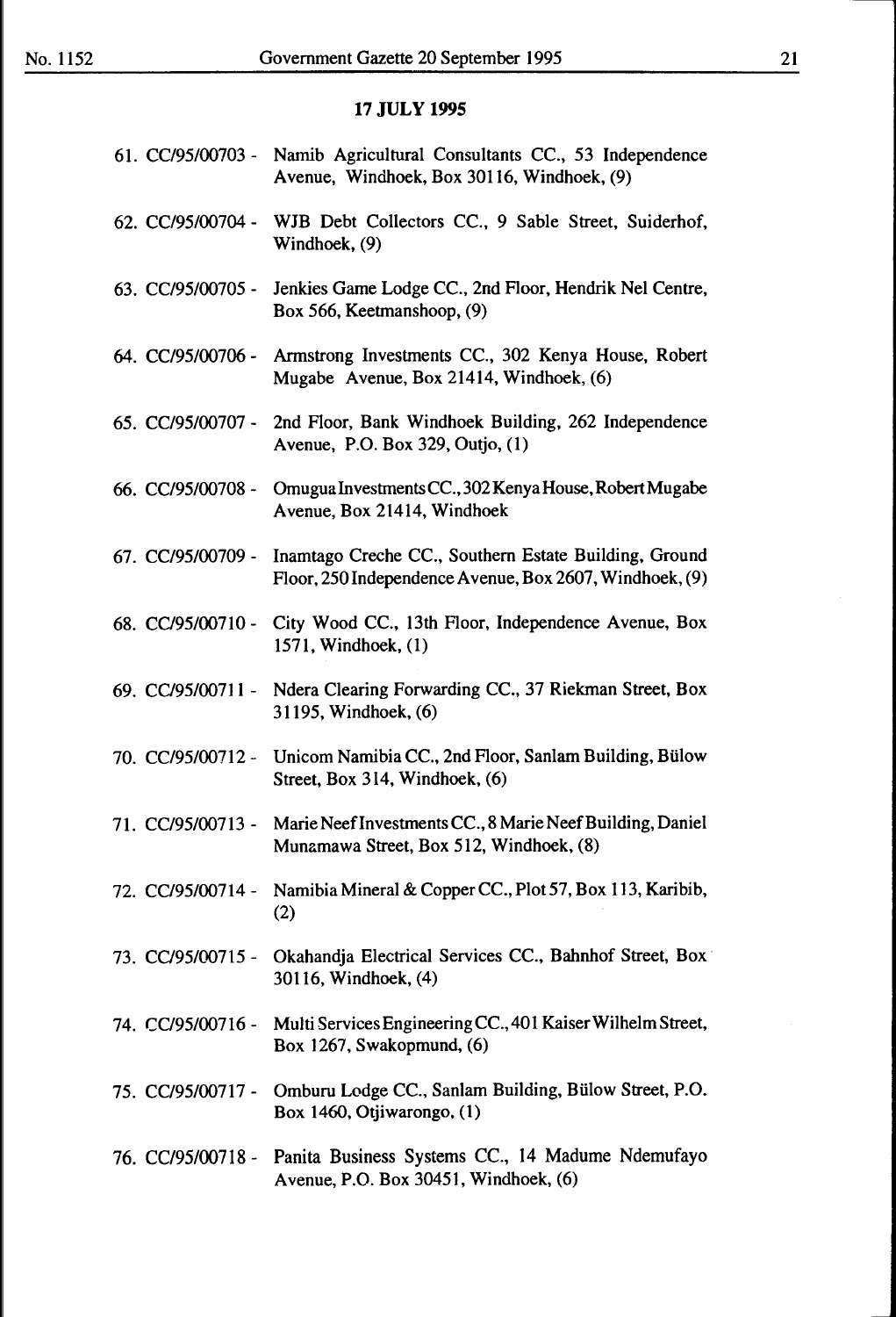| 77. CC/95/00719 - | City Wholesale and Retail CC., 15 Edison Street Southern<br>Industrial Area, Box 6620, Windhoek, (6)                           |
|-------------------|--------------------------------------------------------------------------------------------------------------------------------|
| 78. CC/95/00720 - | Namibia Building Repairs CC., 34 Blohm Street, Windhoek,<br>Box 2558, Windhoek, (5)                                            |
| 79. CC/95/00721 - | Jescar Investments CC., 250 Independence Avenue, Southern<br>Estate House, Ground Floor, (6)                                   |
| 80. CC/95/00722 - | Weskus III CC., 250 Independence Avenue, Southern Estate<br>House, Box 1571, Windhoek, (1)                                     |
| 81. CC/95/00723 - | Glen-Spyron Insurance Brokers CC., Room 22, 2nd Floor,<br>Swamed Building, John Meinert Street, Box 6488,<br>Windhoek, (8)     |
| 82. CC/95/00724 - | Alpro Welwitschia CC., 13th Floor, Sanlam Centre, Box<br>1571, Windhoek, (3)                                                   |
| 83. CC/95/00725 - | National Wide Cellular Fitment (Namibia), 6 Planck Street,<br>Box 23329, Windhoek, (6)                                         |
| 84. CC/95/00726 - | Oas Farming CC., Farm Oas 284, District Gobabis, Box<br>5031, Windhoek, (1)                                                    |
|                   | 85. CC/95/00727 - A to Z Mail Ordering CC., Southern Estate House, 250<br>Independence Avenue, 66 Planck Street, Windhoek, (6) |
| 86. CC/95/00728 - | Rhomar Residential Renovations CC., Kaiser Wilhelm                                                                             |

Strasse 49, Box 130, Swakopmund, (5)

87. CC/95/00729 - Ebenhaezer Farming CC., Ground Floor, Nimrod Building, Kasino Street, Windhoek, P.O. Box 30, Windhoek, (I)

- 88. CC/95/00730 Namibia Taxation CC., 5 Storch Street, P.O. Box 9164, Windhoek, (8)
- 89. CC/95/00731 United Liquor Agencies CC., 53 Independence Avenue, Kock & Schmidt Building, Box 30116, Windhoek, (6)
- 90. CC/95/00732 Gap Enterprises CC., 2nd Floor, Sanlam Building 11, Bülow Street, P.O. Box 2558, Windhoek, (6)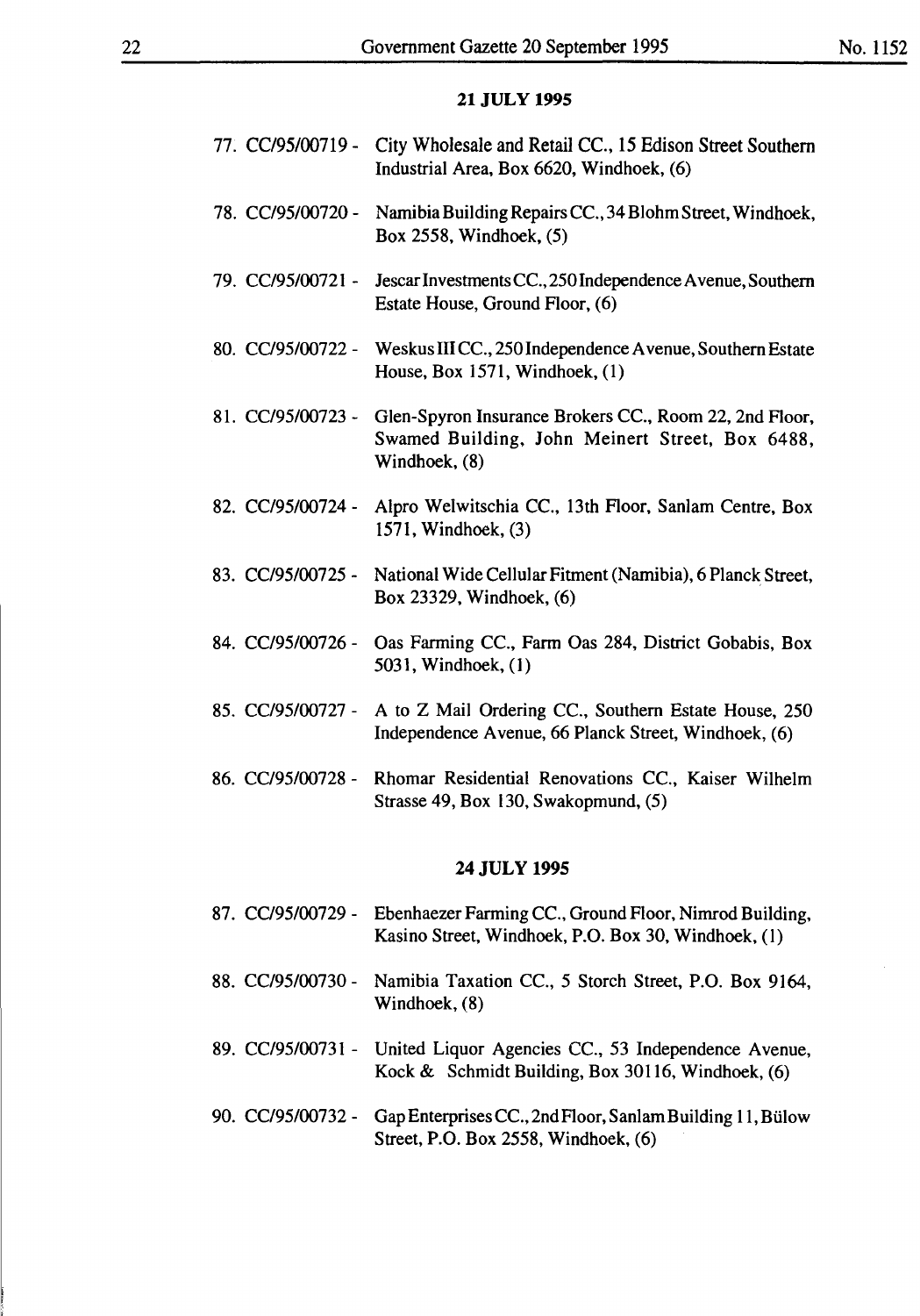#### 23

#### **25 JULY 1995**

- 91. CC/95/00733- Namibia Voerverskaffers CC., 2nd Floor, Bank Windhoek Building, 262 Independence A venue, Box 268, Otjiwarongo, (6)
- 92. CC/95/00734 Fish & Chipper CC., 2nd Floor, Bank Windhoek Building, Box 30, Windhoek, (6)
- 93. CC/95/00735- Pionierspark Motors CC., 2nd Floor, Bank Windhoek Building, 262 Independence Avenue, Box 30, Windhoek, (7)

#### **26JULY 1995**

- 94. CC/95/00736- Nungubais Investments CC., 6 Planck Street, Box 24305, Windhoek, (6)
- 95. CC/95/00737 Misha's Creations CC., 40 Tal Street, Box 40004, Windhoek, (6)
- 96. CC/95/00738- Hannelore Investments CC., 6 Planck Street, P.O. Box 24305, Windhoek, (8)
- 97. CC/95/00739 Premier Economists CC., 22 Asurietstreet, Eros, Windhoek, (9)
- 98. CC/95/00740 Langholm Pension CC., 161 7th Street, Walvis Bay, Box 14, Walvis Bay, (6)
- 99. CC/95/00741 Nuevas Ideas CC., 16 George Hunter Street, Olympia, Box 1571, Windhoek, (7)

- 100. CC/95/00742- Voigt Street Properties CC., 71 Amasoniet Street, Eros, Box 303, Windhoek, (8)
- 101. CC/95/00743- Boiken Construction CC., 271 Chrisopraas Street, Box 2493, Windhoek, (5)
- 102. CC/95/00744- Corporate Consultants CC., 15 de Beers Flats, Sching Street, Box 2558, Windhoek, (9)
- 103. CC/95/00745- Southern Africa Consultants CC., 18 Church Street, Box 2184, Windhoek, (6)
- 104. CC/95/00746- Bateleur Holdings CC., 2nd Floor, Bank Windhoek, 262 Independence A venue, Box 30, Windhoek, (8)